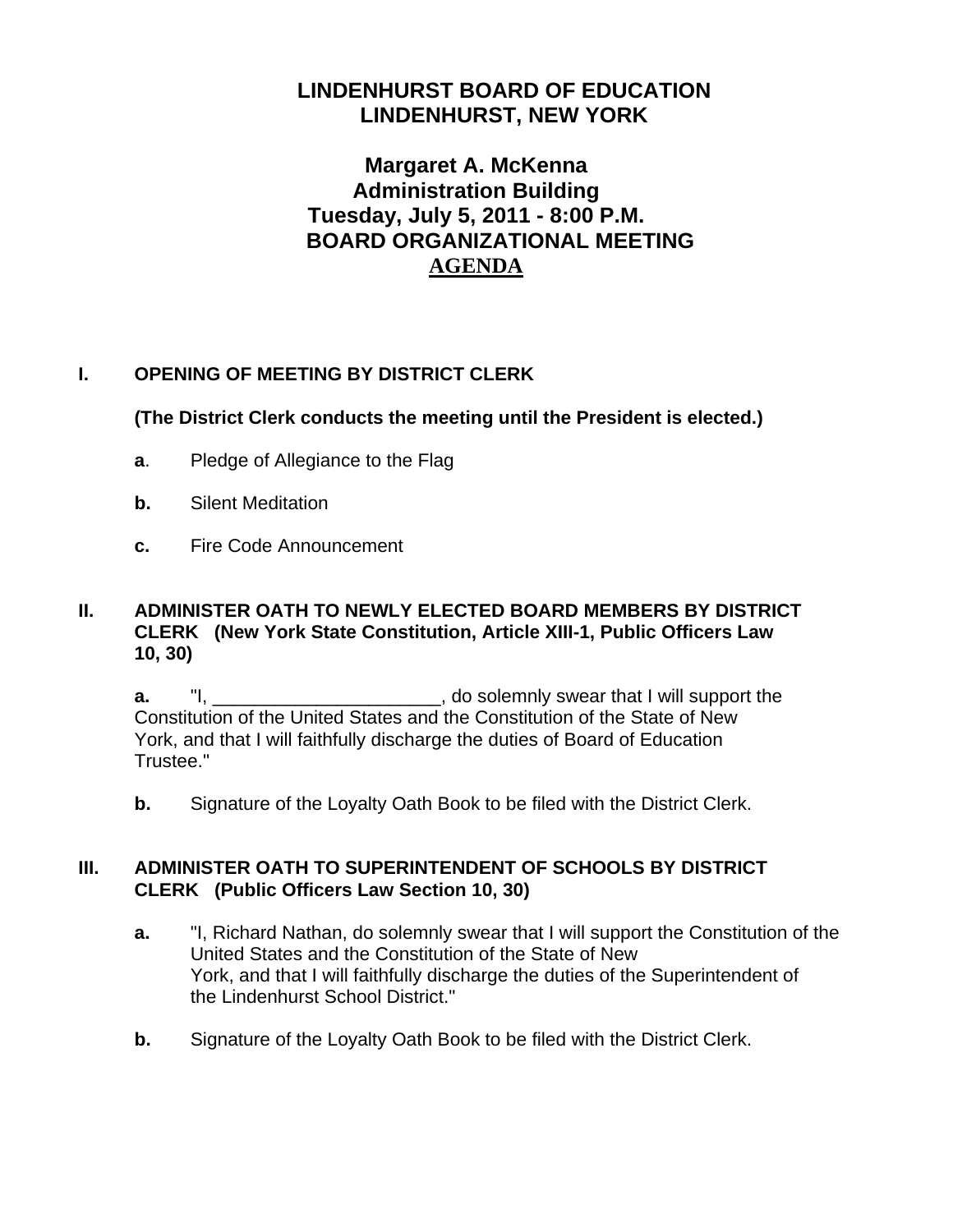# **IV. ELECTION OF OFFICERS**

(In the past, the Board has selected a new President and Vice-President by paper ballot after nominations. A roll call vote is also legal - Board's choice.) Paper Ballot: After the nominations for the officers, paper ballots are tallied by the Clerk. This is done until someone obtains a majority.

 Note: It is not necessary to second a nomination for President and Vice-President. There must be a majority vote to close nominations.

# **a**. **ELECTION OF THE PRESIDENT OF THE BOARD**

(Education Law 1701, 2504, 2563)

- 1. Nominations
- 2. Vote
- 3. Administer Oath to the President by the District Clerk: (New York State Constitution, Article XIII-1, Public Officers Law 10, 30)

 "I, \_\_\_\_\_\_\_\_\_\_\_\_\_\_\_\_\_, do solemnly swear that I will support the Constitution of the United States and the Constitution of the State of New York, and that I will faithfully discharge the duties of the President of the Board of Education."

4. The President becomes the Chairman of the meeting.

# **b. ELECTION OF THE VICE-PRESIDENT OF THE BOARD** (Ed. Law 1701, 2504)

- 1. Nominations
- 2. Vote
- 3. Administer Oath to the Vice-President by the District Clerk: (New York State Constitution, Article XIII-1, Public Officers Law 10, 30)

 "I, \_\_\_\_\_\_\_\_\_\_\_\_\_\_\_\_\_\_\_\_, do solemnly swear that I will support the Constitution of the United States and the Constitution of the State of New York, and that I will faithfully discharge the duties of the Vice-President of the Board of Education."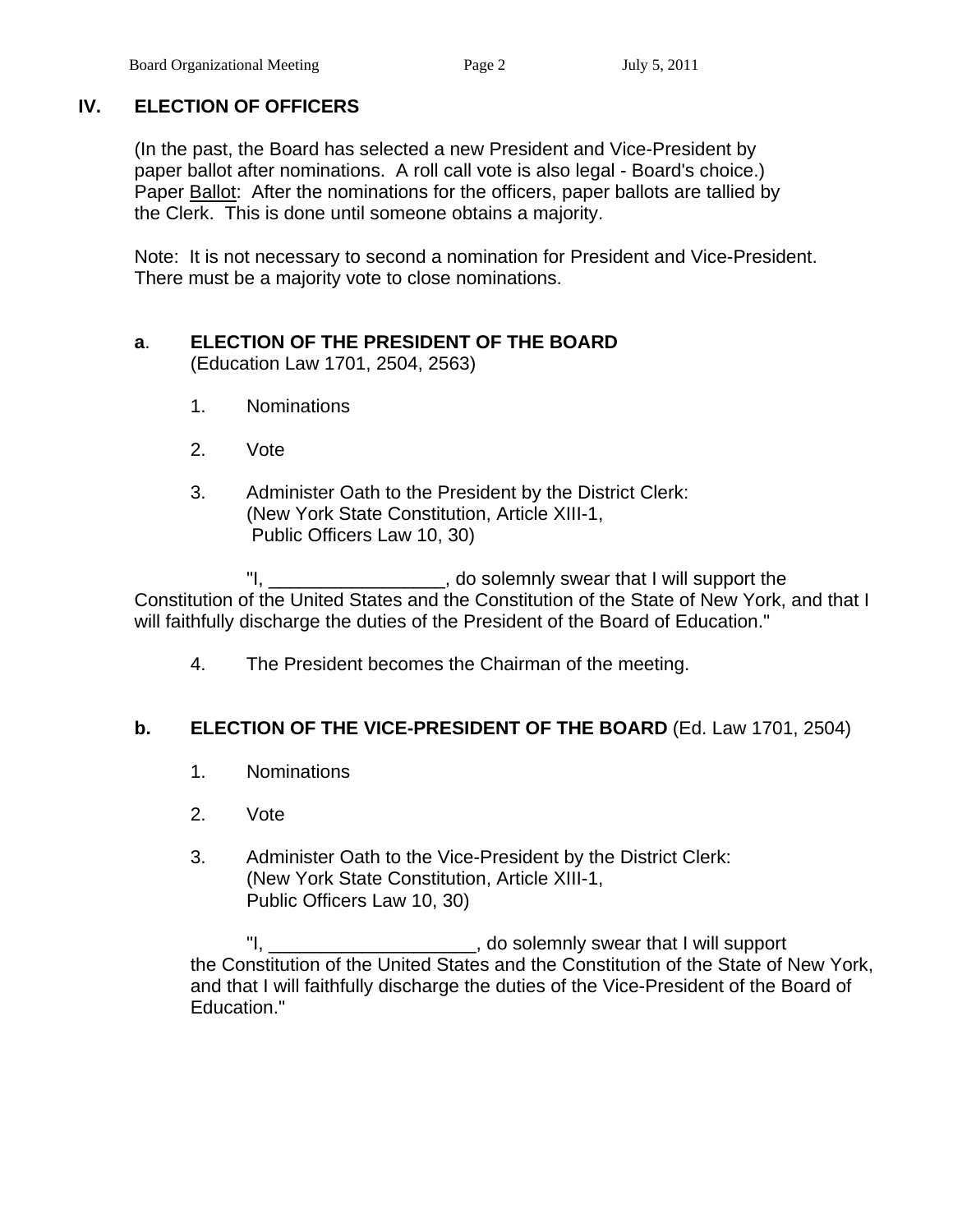#### **V. APPOINTMENT OF OFFICERS**

 **a. DISTRICT TREASURER** (Ed. Law 2114, 2130, 2503; Comm's. Reg. 170.2)

Upon a motion made by \_\_\_\_\_\_\_\_\_\_\_\_\_, seconded by \_\_\_\_\_\_\_\_\_\_\_\_\_, the following resolution is offered:

**RESOLVED,** that Ms. Rosalia Seiter be and is hereby appointed District Treasurer to serve at the pleasure of the Board of Education during the 2011-2012 school year.

Ayes **Axes Axes Axes Axes Axes Axes Axes Axes Axes Axes Axes Axes Axes Axes Axes Axes Axes Axes Axes Axes Axes Axes Axes Axes Axes Axes Axes Axes Axes Axes Axes** or and the contract of the contract of the contract of the contract of the contract of the contract of the contract of the contract of the contract of the contract of the contract of the contract of the contract of the con

Nays **Nation Defeated Notion Defeated** 

 Administer Oath to the District Treasurer by the District Clerk: (New York State Constitution, Article XIII-1, Public Officers Law 10,30)

"I, The solemnly swear that I will support the Constitution of the United States and the Constitution of the State of New York, and that I will faithfully discharge the duties of the District Treasurer of the Board of Education."

### **b**. **DISTRICT CLERK** (Ed. Law 2114, 2130, 2503; Comm's. Reg. 170.2)

Upon a motion made by \_\_\_\_\_\_\_\_\_\_\_\_\_, seconded by \_\_\_\_\_\_\_\_\_\_\_\_\_, the following resolution is offered:

 **RESOLVED,** that Mary Lou Gates be and is hereby appointed District Clerk to serve at the pleasure of the Board of Education during the 2011-2012 school year at an annual stipend of \$10,000.00.

| Ayes        | <b>Motion Carried</b>  |
|-------------|------------------------|
|             |                        |
| <b>Nays</b> | <b>Motion Defeated</b> |

 Administer Oath to District Clerk by the Board President: (New York State Constitution, Article XIII-1, Public Officers Law 10, 30)

 "I, \_\_\_\_\_\_\_\_\_\_\_\_\_\_\_, do solemnly swear that I will support the Constitution of the United States and the Constitution of the State of New York, and that I will faithfully discharge the duties of the District Clerk of the Board of Education."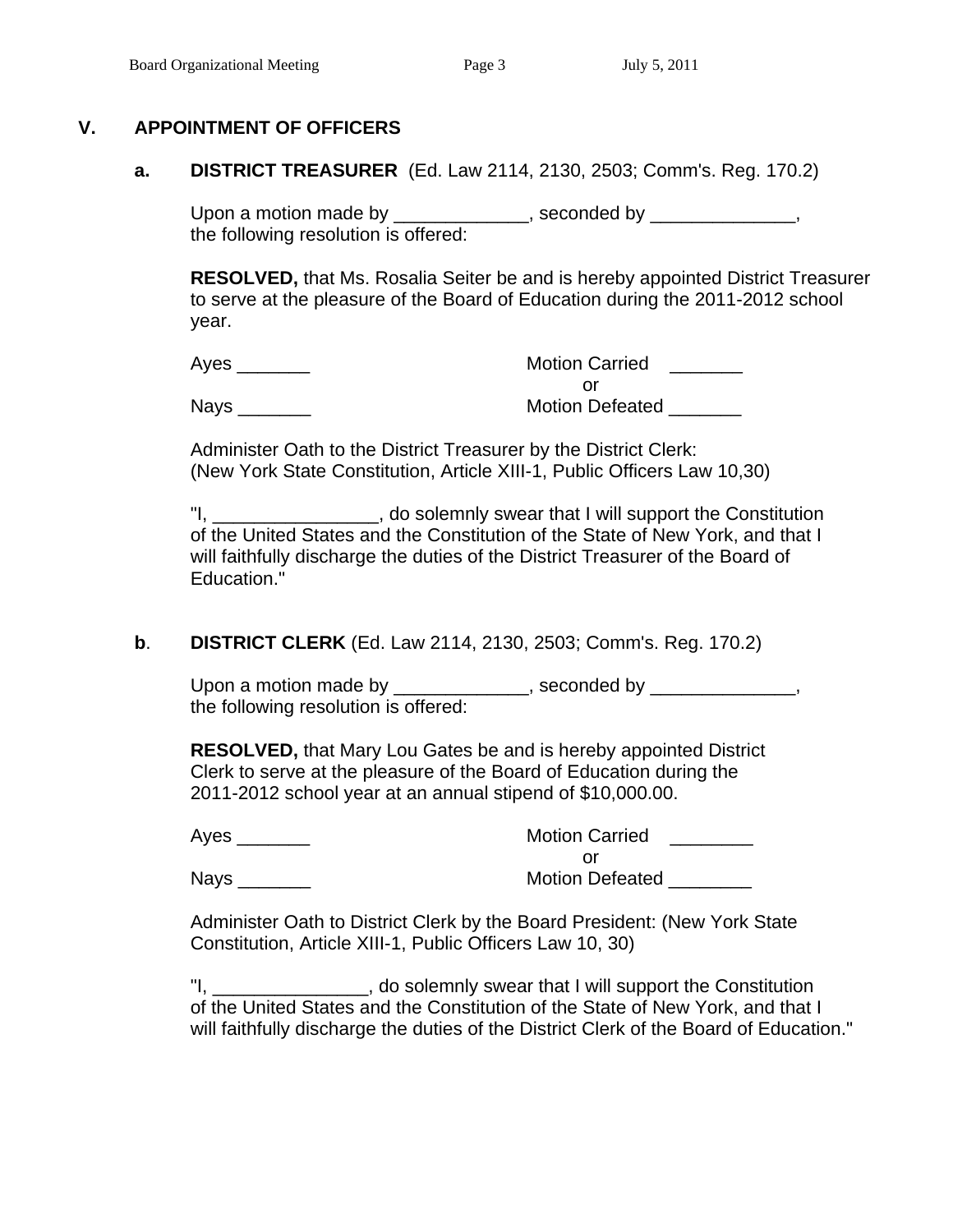#### **VI. DESIGNATIONS**

#### **a. OFFICIAL BANK DEPOSITORY - ALL FUNDS**

(Ed. Law 2129, 2130) (Comm's. Reg. 170.2)

Upon a motion made by \_\_\_\_\_\_\_\_\_\_\_\_\_, seconded by \_\_\_\_\_\_\_\_\_\_\_\_\_, the following resolution is offered:

**RESOLVED,** that the following Banks and/or Trust Companies be and are hereby designated as the official depositories for the funds shown during the school year 2011-2012:

1. JPMorgan Chase Bank, 395 N. Service Road, Melville, N.Y. 11747

 General Fund Checking N.O.W. Premier Government Money Market Trust & Agency Checking N.O.W. School Lunch Checking N.O.W. Payroll Checking N.O.W. Starr Hacker Checking Starr Hacker Savings Scholarship Account Excel Bond Referendum Checking Excel Bond Referendum Money Market Special Aid Fund Checking Capital Fund Checking Capital Fund Money Market Debt Service Money Market

2. TD Bank, 155 Pinelawn Road, Melville, New York 11747

General Fund Money Market

3. Capital One Bank, 275 Broadhollow Road, Melville, NY 11747

General Fund Money Market

4. Suffolk Federal Credit Union, 3681 Horseblock Road, Medford, NY

General Fund Savings

| Ayes        | <b>Motion Carried</b>  |
|-------------|------------------------|
|             |                        |
| <b>Nays</b> | <b>Motion Defeated</b> |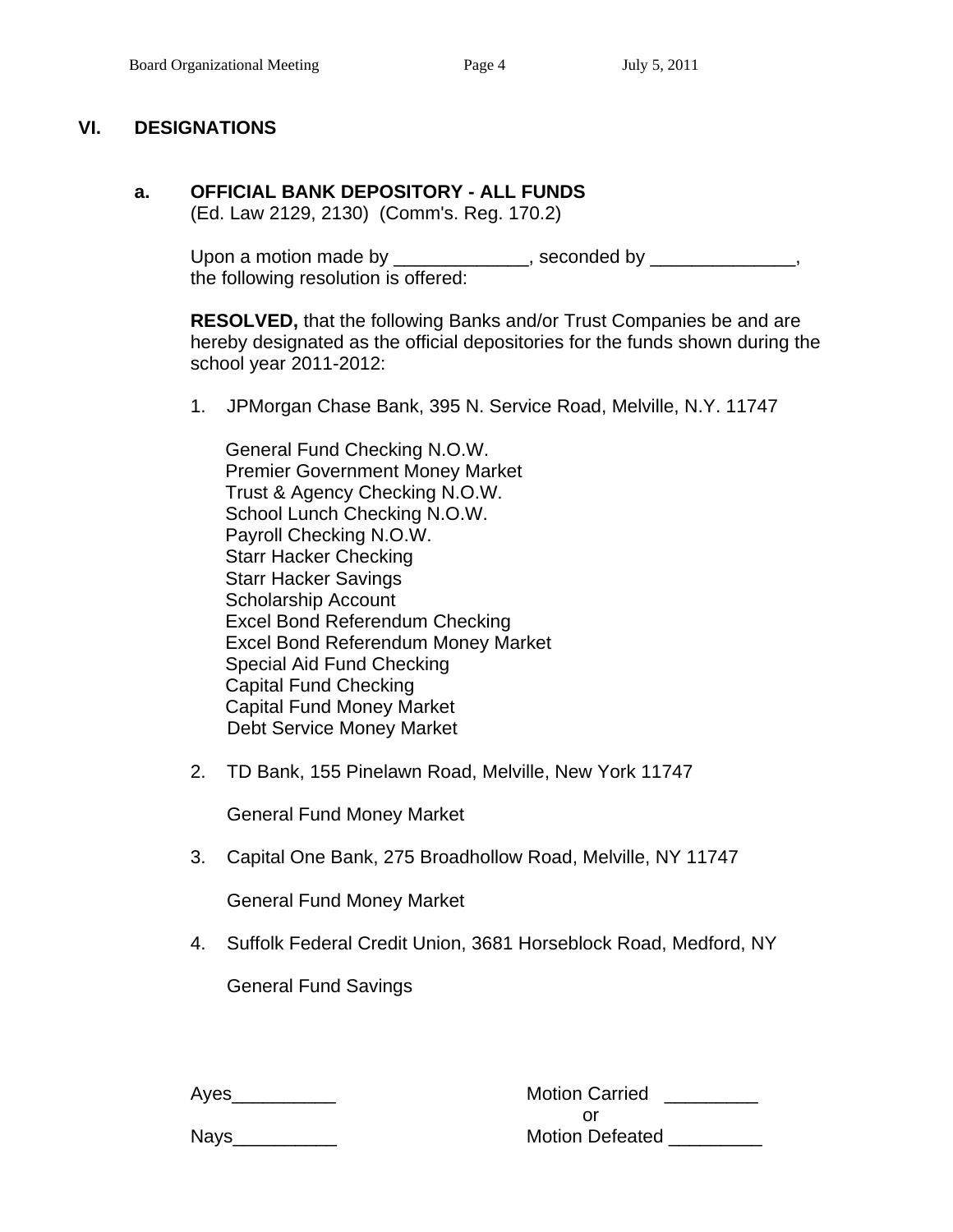#### **b. REGULAR MONTHLY MEETINGS** (Ed. Law 1708 [quarterly], 2504)

Upon a motion made by \_\_\_\_\_\_\_\_\_\_\_\_\_, seconded by \_\_\_\_\_\_\_\_\_\_\_\_\_, the following resolution is offered:

**RESOLVED,** that whenever possible, the Regular Business Meetings of the Lindenhurst Board of Education will be held on the first Wednesday of the Month at 8:00 p.m. in the All-Purpose Room of the Margaret A. McKenna Administration Building; Board of Education Workshops when necessary will be held on the second Wednesday of the month at 8:00 p.m. in the Board Room of the Margaret A McKenna Administration Building; and the Community Forums will be held on the third Wednesday of the month, when scheduled, and will be held in the various school buildings of the district in accordance with the enclosed schedule for the 2011-2012 school year.

| Note: See enclosed. |
|---------------------|
|                     |

 Ayes\_\_\_\_\_\_\_\_\_\_ Motion Carried \_\_\_\_\_\_\_\_\_\_\_ or and the state of the state of the state of the state of the state of the state of the state of the state of Nays\_\_\_\_\_\_\_\_\_\_ Motion Defeated\_\_\_\_\_\_\_\_\_\_

### **c. OFFICIAL NEWSPAPERS** (Ed. Law 2005) (Gen. Mun. Law 103)

Upon a motion made by \_\_\_\_\_\_\_\_\_\_\_\_\_, seconded by \_\_\_\_\_\_\_\_\_\_\_\_\_, the following resolution is offered:

**RESOLVED,** that Newsday be designated as the primary school district newspaper and the South Bay's Neighbor Newspaper, be designated a secondary newspaper for the 2011-2012 school year.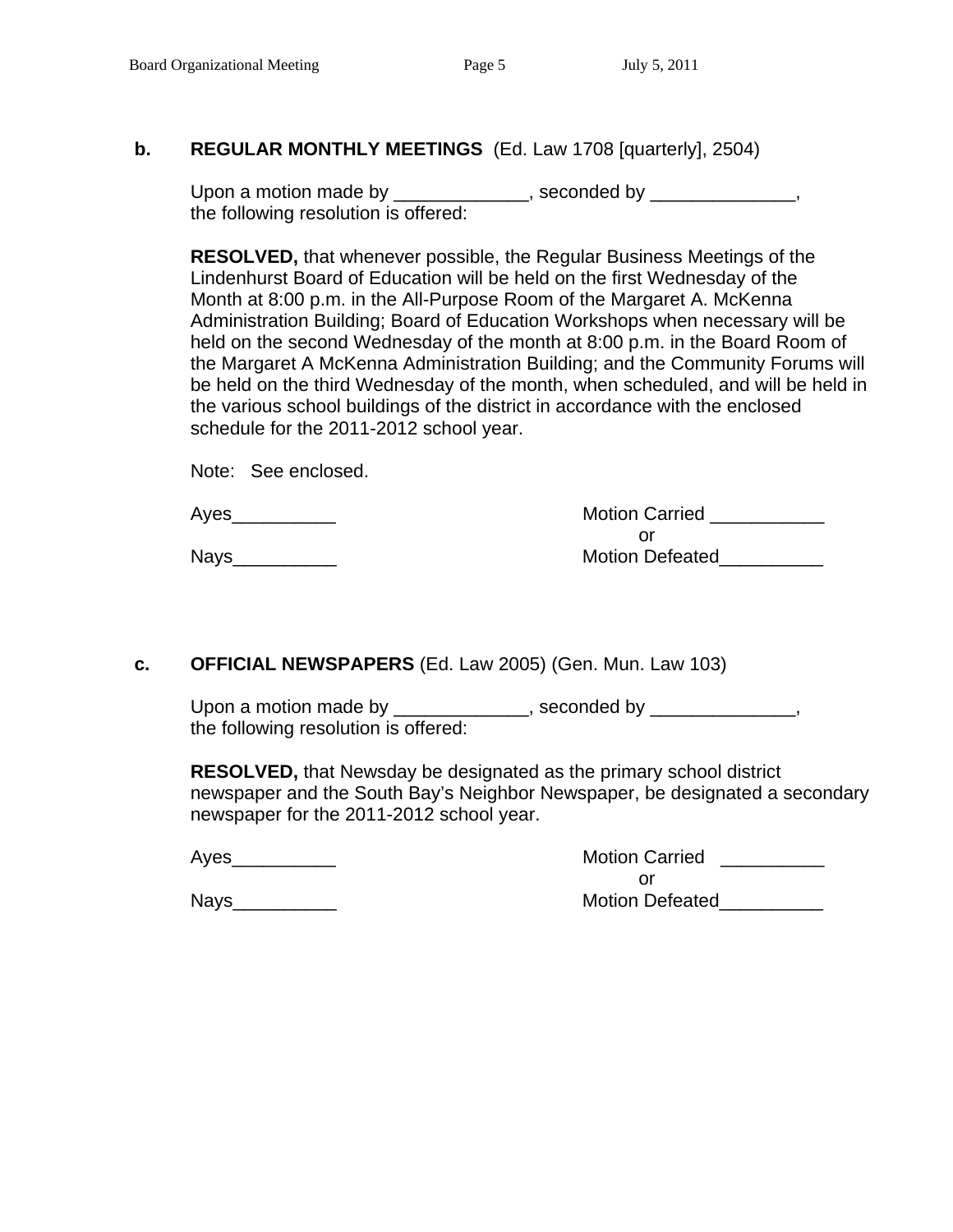#### **VII. OTHER APPOINTMENTS**

#### **a. SCHOOL ATTORNEY** (Policy No. 2270)

Upon a motion made by \_\_\_\_\_\_\_\_\_\_\_\_\_, seconded by \_\_\_\_\_\_\_\_\_\_\_\_\_, the following resolution is offered:

 **RESOLVED,** that the firm of Lamb & Barnosky, LLP, be appointed to serve as School Attorney for the 2011-2012 school year, at an annual fee of \$50,000.00. The hourly rate will be capped at \$ 235.00 for partners and associates.

Note: See enclosed.

 Ayes\_\_\_\_\_\_\_\_\_\_ Motion Carried \_\_\_\_\_\_\_\_\_\_ or and the state of the state of the state of the state of the state of the state of the state of the state of Nays\_\_\_\_\_\_\_\_\_\_ Motion Defeated\_\_\_\_\_\_\_\_\_\_

#### **b. CHIEF LABOR COUNSEL**

Upon a motion made by \_\_\_\_\_\_\_\_\_\_\_\_\_, seconded by \_\_\_\_\_\_\_\_\_\_\_\_\_, the following resolution is offered:

 **RESOLVED,** that the firm of Guercio and Guercio, be appointed to serve as Chief Labor Counsel for the period from July 1, 2011 through June 30, 2012 at an annual fee of \$40,000.00. The hourly rate will be capped at \$225.00 per hour. There is no increase for the 2011-12 school year.

Note: See enclosed.

 Ayes\_\_\_\_\_\_\_\_\_\_ Motion Carried \_\_\_\_\_\_\_\_\_\_ or and the contract of the contract of the contract of the contract of the contract of the contract of the contract of the contract of the contract of the contract of the contract of the contract of the contract of the con Nays\_\_\_\_\_\_\_\_\_\_ Motion Defeated\_\_\_\_\_\_\_\_\_\_

#### **c. BOND COUNSEL**

Upon a motion made by \_\_\_\_\_\_\_\_\_\_\_\_\_, seconded by \_\_\_\_\_\_\_\_\_\_\_\_\_, the following resolution is offered:

> **RESOLVED,** that the firm of Hawkins, Delafield & Wood be appointed to serve as Bond Counsel for the 2011-2012 school year for Tax Anticipation Notes and Serial Bonds at an annual fee as listed in the attached engagement letter.

Note: See enclosed.

Ayes extending the set of the Motion Carried Ayes and the Motion Carried and the Motion Carried and the Motion Carried and the Motion Carried and the Motion Carried and the Motion Carried and the Motion Carried and the Mot or and the state of the state of the state of the state of the state of the state of the state of the state of Nays\_\_\_\_\_\_\_\_\_\_ Motion Defeated\_\_\_\_\_\_\_\_\_\_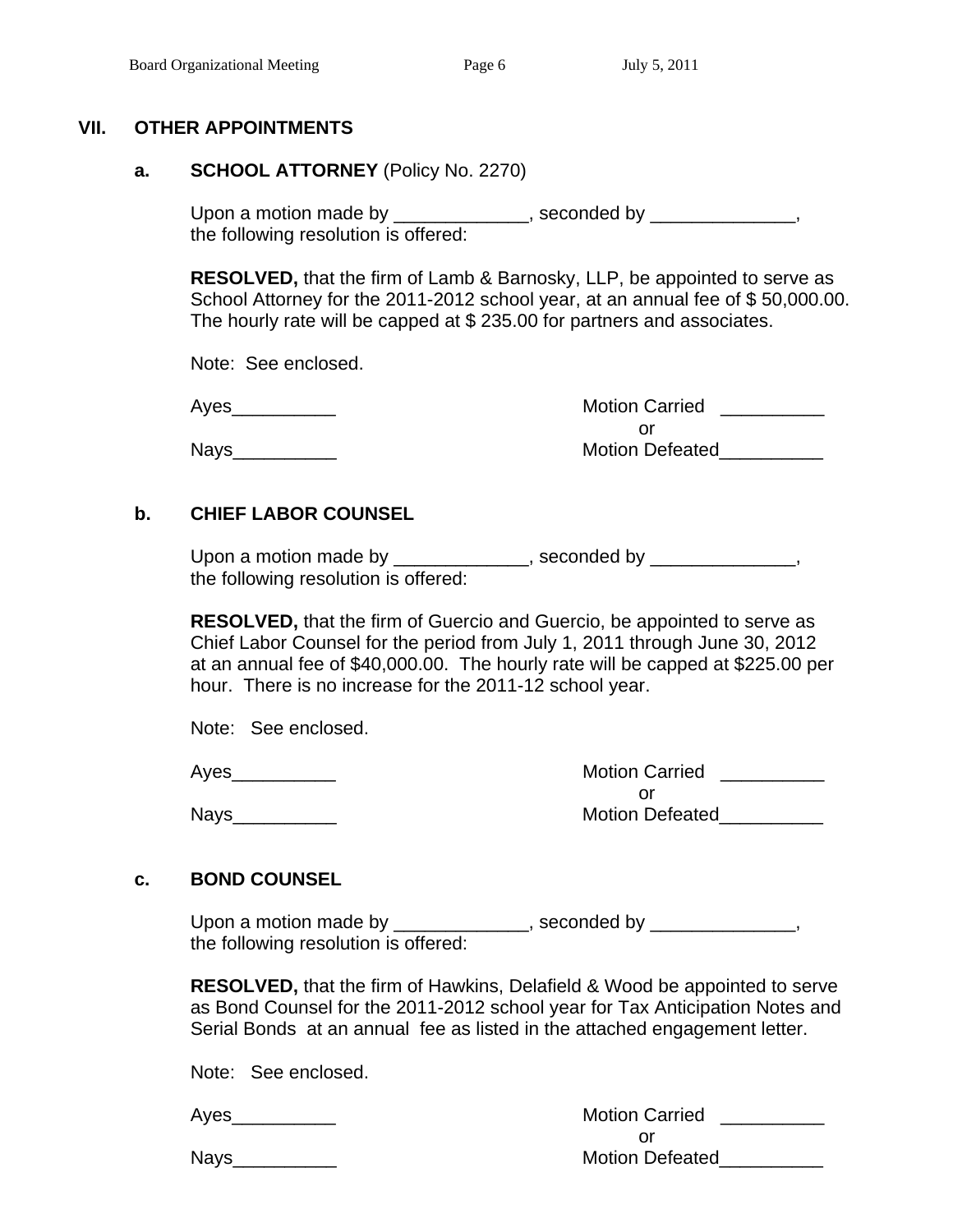#### **d. SCHOOL BOARD SECRETARY** (School District Policy 2230)

Upon a motion made by \_\_\_\_\_\_\_\_\_\_\_\_\_, seconded by \_\_\_\_\_\_\_\_\_\_\_\_\_, the following resolution is offered:

 **RESOLVED,** that Mary Lou Gates, be appointed School Board Secretary to serve at the pleasure of the Board of Education during the 2011-2012 school year at a stipend of \$200.00 per meeting. (Stipend for 2003- 2011 was \$200.00 per meeting.)

| Aves | <b>Motion Carried</b>  |
|------|------------------------|
|      |                        |
| Nays | <b>Motion Defeated</b> |

#### **e. SCHOOL PHYSICIANS** (Ed. Law 902, 1709-21;Comm's. Reg. 136.2)

Upon a motion made by \_\_\_\_\_\_\_\_\_\_\_\_, seconded by \_\_\_\_\_\_ the enclosed Schedule D, No. 1 (2011-2012) is offered: (Ed. Law 902)

Note: See enclosed Schedule D, No. 1 (2011-2012).

Ayes extending the set of the Motion Carried Ayes and the Motion Carried Ayes and the Motion Carried Ayes and  $\sim$ or and the contract of the contract of the contract of the contract of the contract of the contract of the contract of the contract of the contract of the contract of the contract of the contract of the contract of the con Nays\_\_\_\_\_\_\_\_\_\_ Motion Defeated\_\_\_\_\_\_\_\_\_\_

#### **f. SCHOOL DENTIST** (Ed. Law 902)

Upon a motion made by \_\_\_\_\_\_\_\_\_\_\_\_\_, seconded by \_\_\_\_\_\_\_\_\_\_\_\_\_, the following resolution is offered:

 **RESOLVED,** that Dr. Leonard Berkowitz, 764 N. Wellwood Avenue, Lindenhurst, New York 11757, be and is hereby appointed School Dentist of the Lindenhurst School District to serve at the pleasure of the Board of Education during the school year 2011-2012.

Note: See enclosed.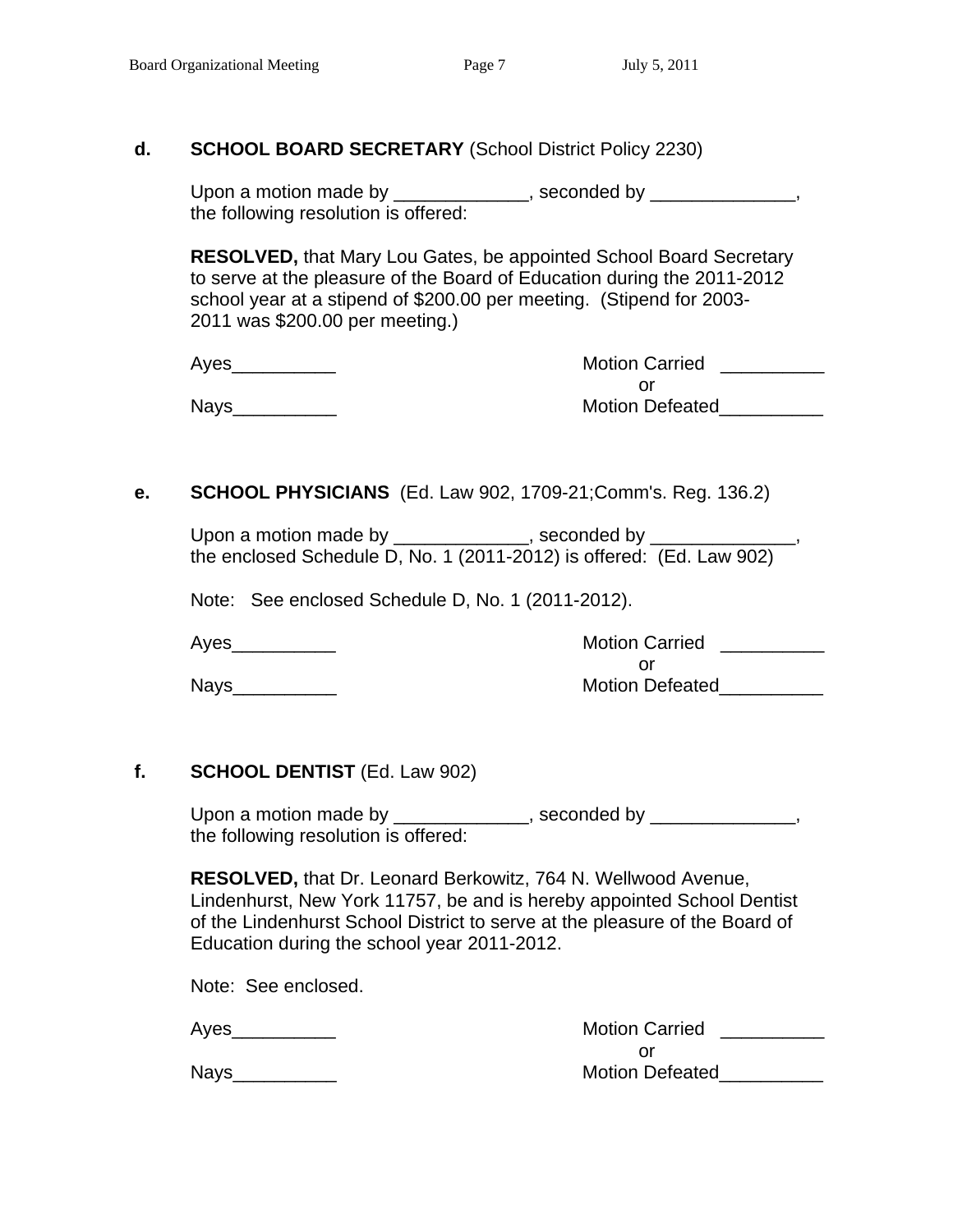#### **g. IMPARTIAL HEARING OFFICERS** (Comm's. Reg. Part 200.5 (c) (1) )

Upon a motion made by \_\_\_\_\_\_\_\_\_\_\_\_\_, seconded by \_\_\_\_\_\_\_\_\_\_\_\_\_, the following resolution is offered:

**RESOLVED,** that the Board of Education approve all persons who appear in the New York State Education Department list of Impartial Hearing Officers for the 2011-2012 school year

Note: See enclosed Schedule D, No. 2 (2011-12).

| Ayes | <b>Motion Carried</b>  |
|------|------------------------|
|      |                        |
| Nays | <b>Motion Defeated</b> |

# Nays\_\_\_\_\_\_\_\_\_\_\_\_\_\_

#### **h. SURROGATE PARENTS FOR 2010-2011 SCHOOL YEAR** (Comm's. Reg. 200.5 (e) (1)

Upon a motion made by \_\_\_\_\_\_\_\_\_\_\_\_\_, seconded by \_\_\_\_\_\_\_\_\_\_\_\_\_, the following resolution is offered:

 **RESOLVED** that the Board of Education appoint Elaine Caridi and Colleen Mott as surrogate parents for handicapped children, whenever required, for the 2011-2012 school year (See attached Schedule D, #3.)

Note: This is in compliance with Commissioner's Regulations. A surrogate parent means a person appointed to act in place of parents or guardians when a child's parents or guardians are not known, are unavailable, or the child is a ward of the State.

Note: See enclosed Schedule D, No. 3 (2011-12).

| Ayes | <b>Motion Carried</b>  |
|------|------------------------|
|      |                        |
| Nays | <b>Motion Defeated</b> |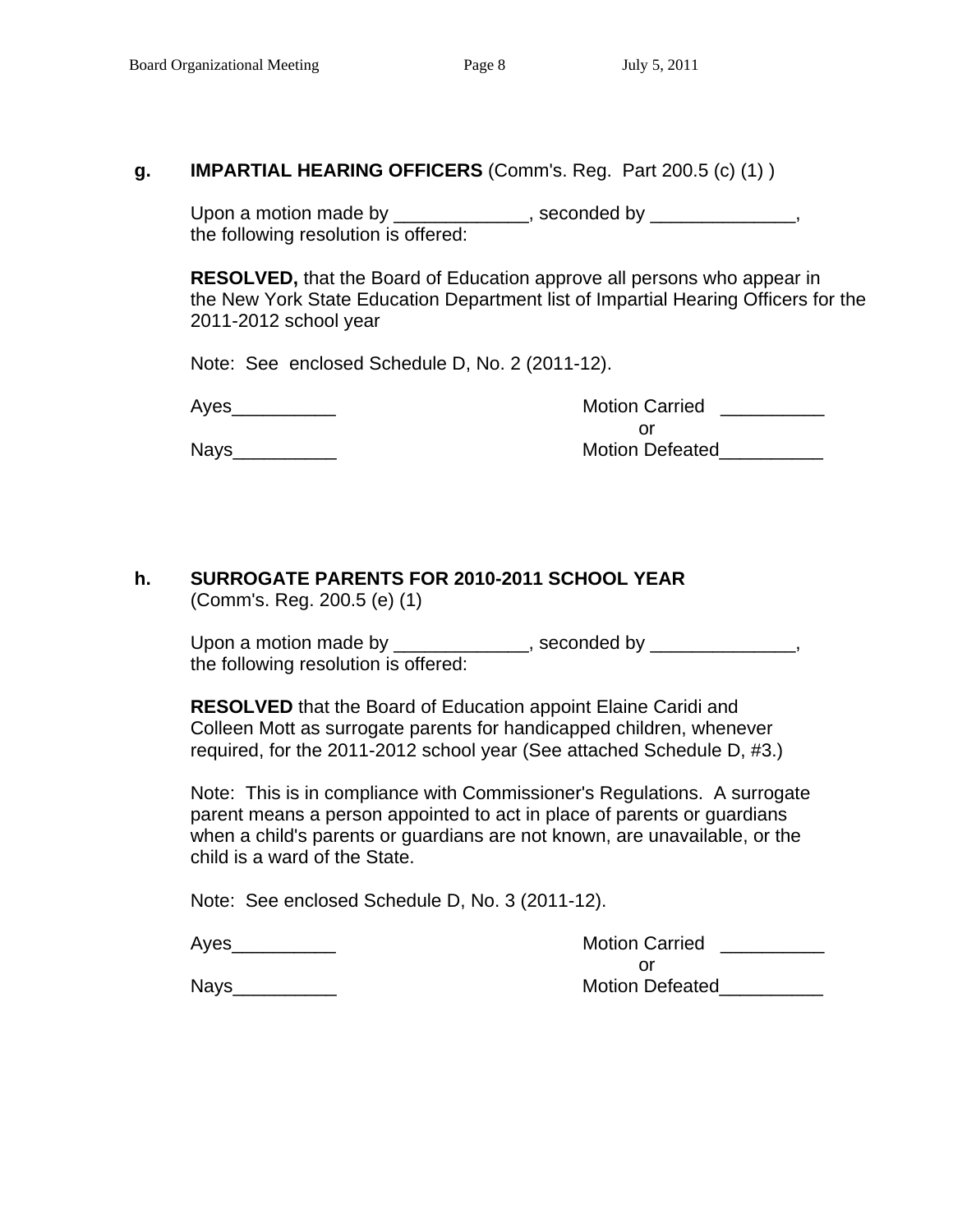#### **i. COMMITTEE ON SPECIAL EDUCATION (**Comm's. Reg. subchapter P, Part 200)

Upon a motion made by \_\_\_\_\_\_\_\_\_\_\_\_\_, seconded by \_\_\_\_\_\_\_\_\_\_\_\_\_, the following resolution is offered:

 **RESOLVED,** that in accordance with Commissioner's Regulations, Part 200, each Board of Education shall appoint a Committee on Special Education and a Secondary Sub-Committee in accordance with the provisions of Education Law, Section 4402. The people and positions listed on the enclosed Schedule D, No. 4 are recommended for Board of Education approval for the 2011-2012 school year.

Note: See enclosed Schedule D, No. 4 (2011-12)

 Ayes\_\_\_\_\_\_\_\_\_\_ Motion Carried \_\_\_\_\_\_\_\_\_\_ or and the contract of the contract of the contract of the contract of the contract of the contract of the contract of the contract of the contract of the contract of the contract of the contract of the contract of the con Nays extending the contract of the Motion Defeated

#### **j. COMMITTEE ON PRESCHOOL SPECIAL EDUCATION (CPSE)** (Comm's. Reg. Part 200)

Upon a motion made by \_\_\_\_\_\_\_\_\_\_\_\_\_, seconded by \_\_\_\_\_\_\_\_\_\_\_\_\_, the following resolution is offered:

 **RESOLVED,** that in accordance with Chapter 243 of the Laws of 1989 (Section 4410 of the Education Laws) and Part 200 of the Regulations of the Commissioner, the following people and positions listed on the enclosed Schedule D, No. 5 are recommended for Board of Education approval for the 2011-2012 school year.

Note: See enclosed Schedule D, No. 5 (2011-12)

| Ayes | <b>Motion Carried</b>  |
|------|------------------------|
|      |                        |
| Nays | <b>Motion Defeated</b> |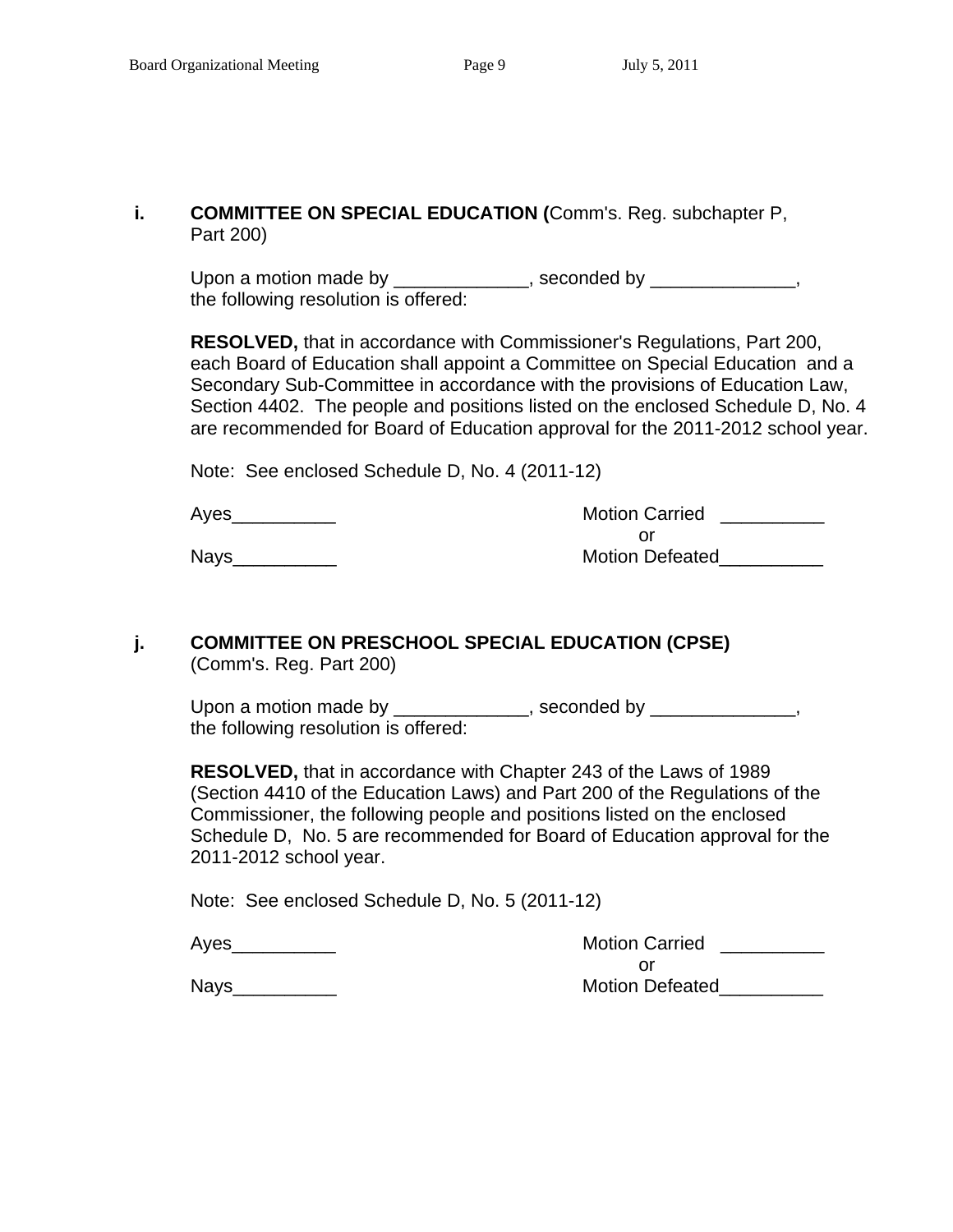# **k. SECTION 504 COMPLIANCE OFFICER**

(Education Law)

Upon a motion made by \_\_\_\_\_\_\_\_\_\_\_\_\_\_\_, seconded by \_\_\_\_\_\_\_\_\_\_\_\_\_, The following resolution is offered:

> **RESOLVED** in accordance with provisions of the Education Law of New York State, the Superintendent of Schools has recommended the appointment of the following named person as Section 504 Compliance Officer for the school year 2011-2012:

 Louis Aiello, Assistant to the Superintendent for Special Education & Pupil Personnel Services

Note: See enclosed Schedule D, No. 6 (2011-12)

Ayes **Axes** Ayes **Axes** Ayes **Axes** Assembly Motion Carried **Axes** Ayes **Axes** Ayes **Axes** Ayes **Axes** Ayes **Ayes** Ayes **Ayes Ayes Ayes Ayes Ayes Ayes Ayes Ayes Ayes Ayes Ayes Ayes Ayes Ayes Aye** or and the contract of the contract of the contract of the contract of the contract of the contract of the contract of the contract of the contract of the contract of the contract of the contract of the contract of the con Nays extending the contract of the Motion Defeated

#### **l. TITLE IX COMPLIANCE OFFICER**

(Education Law)

Upon a motion made by \_\_\_\_\_\_\_\_\_\_\_\_\_\_, seconded by \_\_\_\_\_\_\_\_\_\_\_\_\_, The following resolution is offered:

**RESOLVED** in accordance with provisions of the Education Law of New York State, the Superintendent of Schools has recommended the appointment of the following named person as Title IX Compliance Officer for the school year 2011- 2012:

Louis Aiello, Assistant to the Superintendent for Special Education & Pupil Personnel Services

Note: See enclosed Schedule D, No. 7 (2011-12).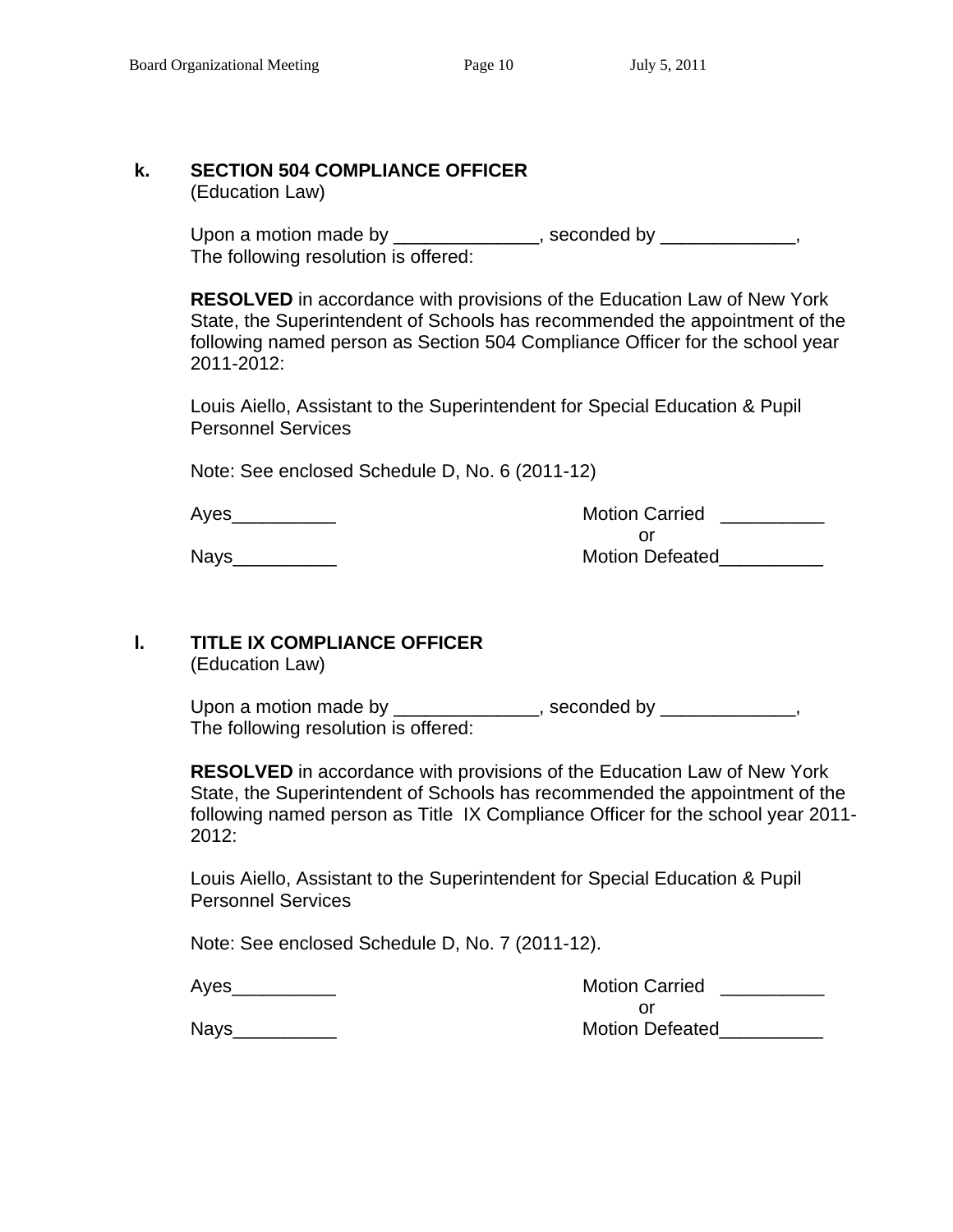#### **m. TREASURER - EXTRA CURRICULAR ACTIVITY ACCOUNT**

(Ed. Law 2503; Comm's. Reg. 172.5 Board Policy 6610)

Upon a motion made by \_\_\_\_\_\_\_\_\_\_\_\_\_, seconded by \_\_\_\_\_\_\_\_\_\_\_\_\_, the following resolution is offered:

 **RESOLVED,** that the following indicated persons be appointed Treasurer for Extra-Curricular Activity Funds to serve at the pleasure of the Board of Education during the school year 2011-2012.

| Senior High School           |
|------------------------------|
| Middle School                |
| <b>Albany Avenue School</b>  |
| Alleghany Avenue School      |
| <b>Daniel Street School</b>  |
| <b>Harding Avenue School</b> |
| <b>West Gates School</b>     |
| <b>William Rall School</b>   |
| <b>Motion Carried</b>        |
| or                           |
| <b>Motion Defeated</b>       |
|                              |

#### **n. ATTENDANCE OFFICER** (Ed. Law 3213)

Upon a motion made by \_\_\_\_\_\_\_\_\_\_\_\_\_, seconded by \_\_\_\_\_\_\_\_\_\_\_\_\_, the following resolution is offered:

**RESOLVED,** that the Assistant to the Superintendent for Special Education and Pupil Personnel Services, be and is hereby appointed Attendance Officer of the Lindenhurst School District to serve at the pleasure of the Board of Education during the school year 2011-2012.

| Ayes | <b>Motion Carried</b>  |
|------|------------------------|
|      | Οľ                     |
| Navs | <b>Motion Defeated</b> |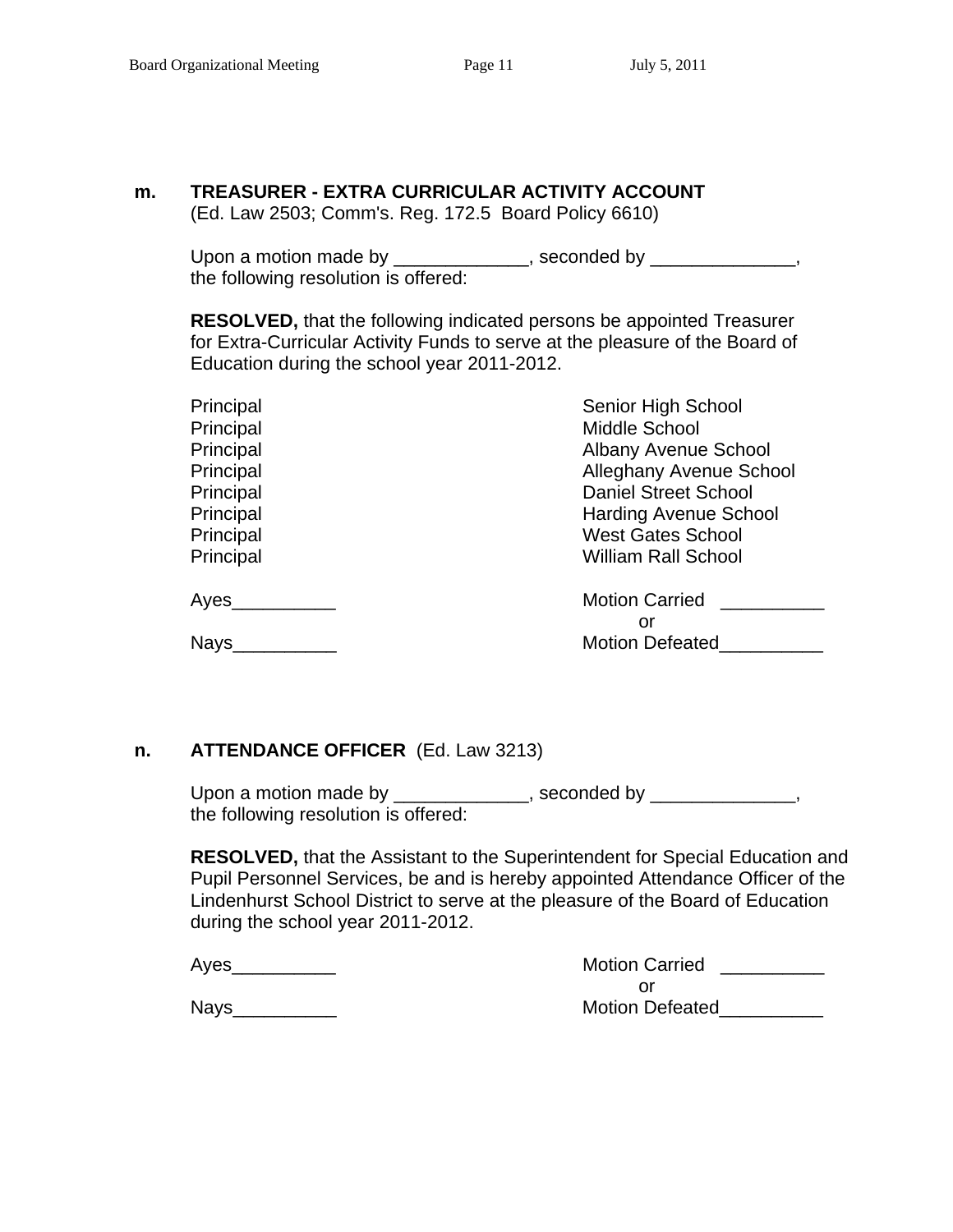#### **o. RECORDS ACCESS OFFICER** (Public Officers Law 87 (b) (ii);

Upon a motion made by \_\_\_\_\_\_\_\_\_\_\_\_\_, seconded by \_\_\_\_\_\_\_\_\_\_\_\_\_, the following resolution is offered:

**RESOLVED,** that the District Clerk, Mary Lou Gates, be appointed District Records Access Officer to serve at the pleasure of the Board of Education during the school year 2011-2012.

 Ayes\_\_\_\_\_\_\_\_\_\_ Motion Carried \_\_\_\_\_\_\_\_\_\_ or and the contract of the contract of the contract of the contract of the contract of the contract of the contract of the contract of the contract of the contract of the contract of the contract of the contract of the con Nays\_\_\_\_\_\_\_\_\_\_ Motion Defeated\_\_\_\_\_\_\_\_\_\_

#### **p. RECORDS MANAGEMENT OFFICER** (Comm's. Reg. 185.2 (a) (1)

| Upon a motion made by                | , seconded by |
|--------------------------------------|---------------|
| the following resolution is offered: |               |

**RESOLVED,** that Jacqueline A. Scrio, Assistant Superintendent for Business, be appointed District Records Management Officer to serve at the pleasure of the Board of Education during the school year 2011-2012.

 Ayes\_\_\_\_\_\_\_\_\_\_ Motion Carried \_\_\_\_\_\_\_\_\_\_ or and the contract of the contract of the contract of the contract of the contract of the contract of the contract of the contract of the contract of the contract of the contract of the contract of the contract of the con Nays\_\_\_\_\_\_\_\_\_\_ Motion Defeated\_\_\_\_\_\_\_\_\_\_

### **q. E-RATE CONSULTANT SERVICE**

Upon a motion made by \_\_\_\_\_\_\_\_\_\_\_\_, seconded by \_\_\_\_\_\_\_\_\_\_\_, the following resolution is offered:

 **RESOLVED,** that Integra Consulting and Computer Services, Inc. serve as the District Annual E-Rate Consultant for the 2011-2012 school year at a flat rate of \$7,500.00.

Note: See enclosed.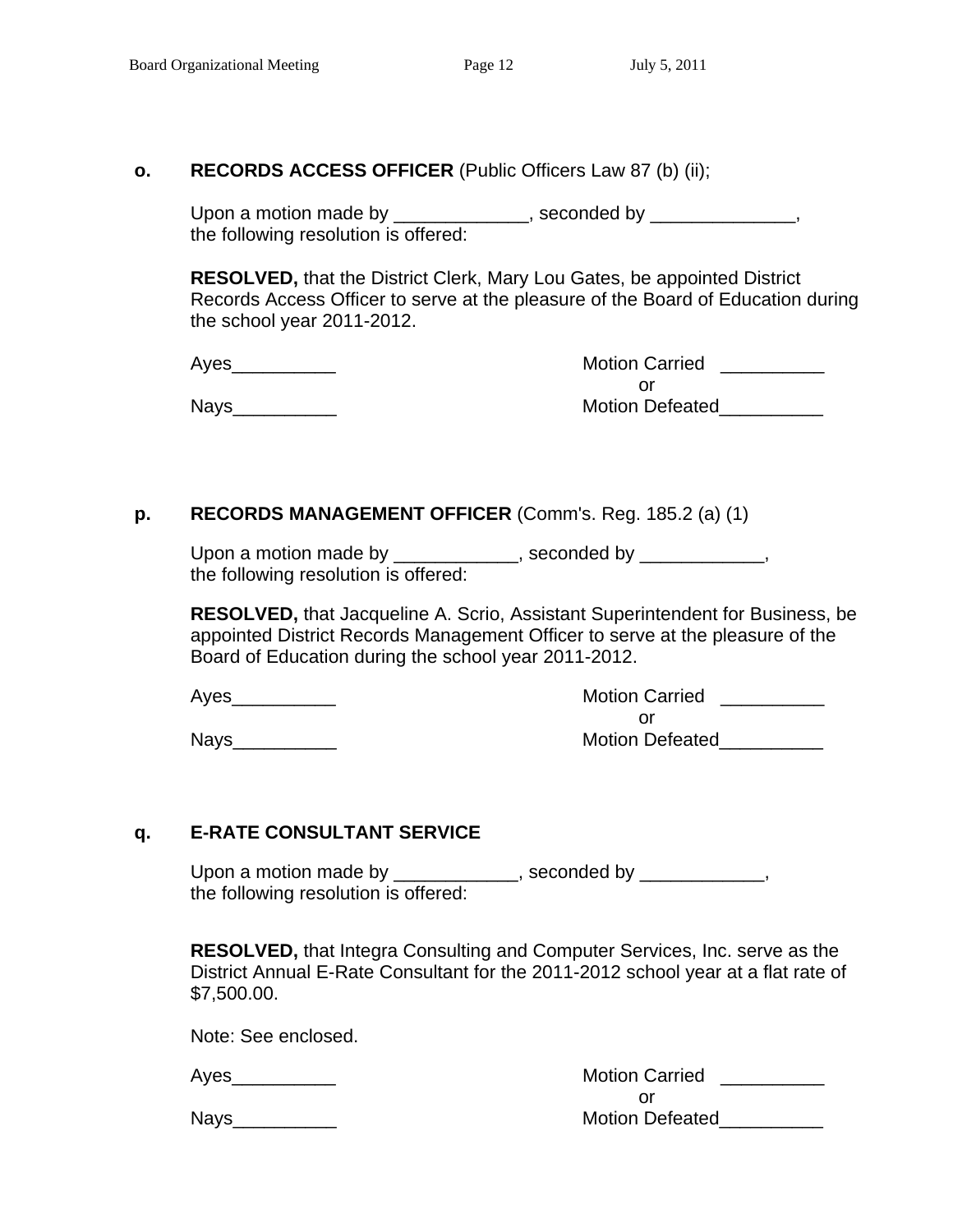#### **r. RECORDS APPEALS OFFICER**

Upon a motion made by \_\_\_\_\_\_\_\_\_\_\_\_\_, seconded by \_\_\_\_\_\_\_\_\_\_\_\_, the following resolution is offered:

**RESOLVED,** that Richard Nathan, Superintendent of Schools, be appointed District Records Appeals Officer to serve at the pleasure of the Board of Education during the school year 2011-2012.

| Ayes | <b>Motion Carried</b>  |
|------|------------------------|
|      |                        |
| Nays | <b>Motion Defeated</b> |

#### **s. STUDENT RESIDENCY OFFICER**

Upon a motion made by \_\_\_\_\_\_\_\_\_\_\_\_\_, seconded by \_\_\_\_\_\_\_\_\_\_\_\_\_, the following resolution is offered:

**RESOLVED,** that the Assistant Business Administrator, be appointed Student Residency Officer for the purpose of rendering student residency determinations, to serve at the pleasure of the Board of Education during the school year 2011- 2012.

 Ayes\_\_\_\_\_\_\_\_\_\_ Motion Carried \_\_\_\_\_\_\_\_\_\_ or and the contract of the contract of the contract of the contract of the contract of the contract of the contract of the contract of the contract of the contract of the contract of the contract of the contract of the con Nays\_\_\_\_\_\_\_\_\_\_ Motion Defeated\_\_\_\_\_\_\_\_\_\_

#### **t. FINANCIAL ADVISOR**

Upon a motion made by \_\_\_\_\_\_\_\_\_\_\_\_\_, seconded by \_\_\_\_\_\_\_\_\_\_\_\_, the following resolution is offered:

 **RESOLVED,** that the Capital Markets Advisors, LLC be appointed to serve as Financial Advisor for the 2011-2012 school year, as per the attached agreement.

Note: See enclosed.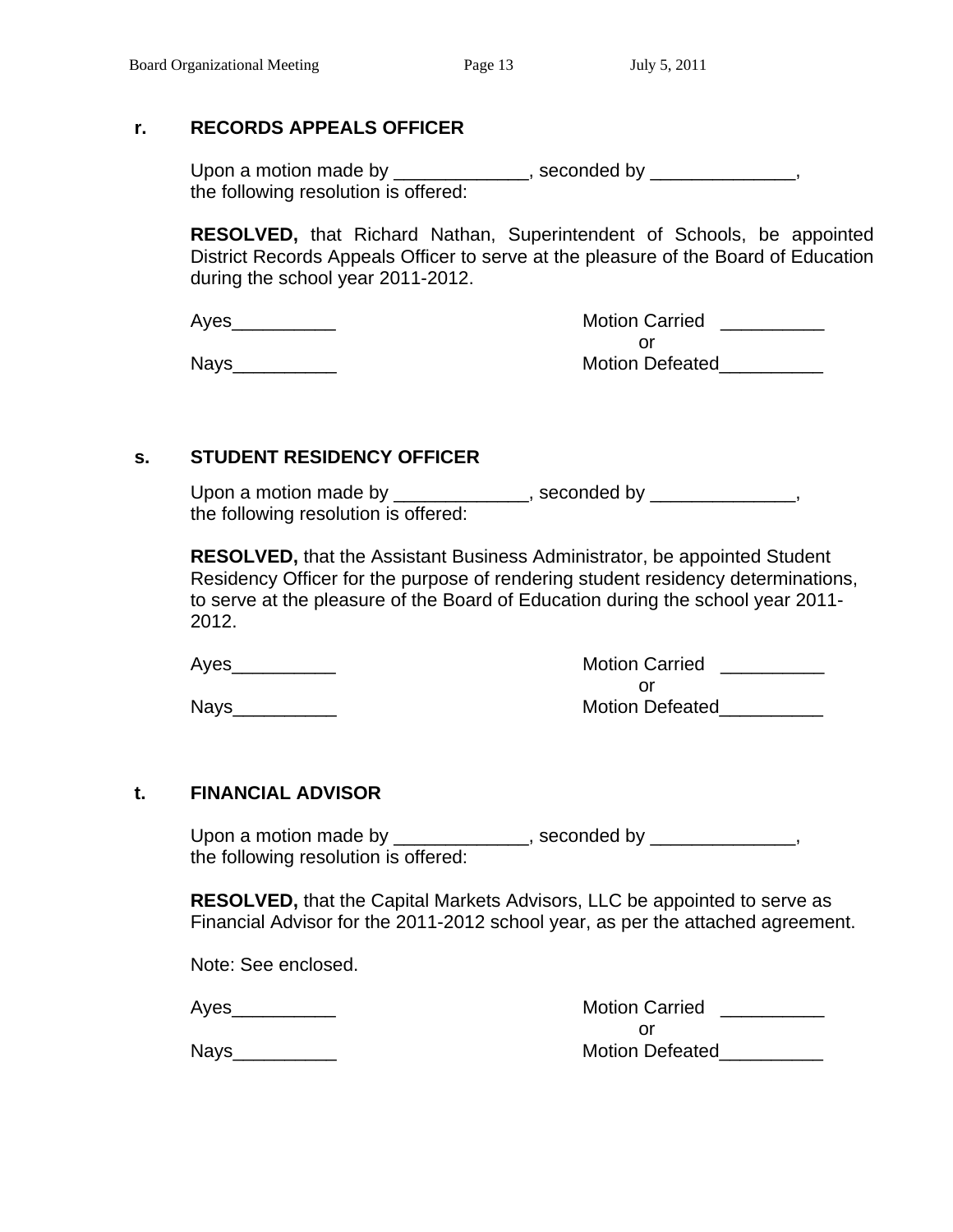#### **u. CLAIMS AUDITOR** (Board Policy 6650)

Upon a motion made by \_\_\_\_\_\_\_\_\_\_\_\_\_, seconded by \_\_\_\_\_\_\_\_\_\_\_\_\_, the following resolution is offered:

 **RESOLVED,** that Emkay Consulting, LLC be appointed to serve as Claims Auditor for the 2011-2012 school year, at an annual fee of \$19,500.00.

Note: See enclosed.

| Aves | <b>Motion Carried</b>  |
|------|------------------------|
|      |                        |
| Nays | <b>Motion Defeated</b> |

### **v. EXTERNAL AUDITOR**

Upon a motion made by \_\_\_\_\_\_\_\_\_\_\_\_\_, seconded by \_\_\_\_\_\_\_\_\_\_\_\_\_, the following resolution is offered:

 **RESOLVED,** that Nawrocki Smith, be appointed to serve as External Auditor for the 2011-2012 school year, as per the attached engagement letter.

Note: See enclosed.

Ayes extending the matrix of the Motion Carried Ayes and the Motion Carried and the Motion Carried and the Motion Carried and the Motion Carried and the Motion Carried and the Motion Carried and the Motion Carried and the or and the contract of the contract of the contract of the contract of the contract of the contract of the contract of the contract of the contract of the contract of the contract of the contract of the contract of the con Nays extending the set of the Motion Defeated

#### **w. INTERNAL AUDITOR**

Upon a motion made by \_\_\_\_\_\_\_\_\_\_\_\_\_, seconded by \_\_\_\_\_\_\_\_\_\_\_\_\_, the following resolution is offered:

 **RESOLVED,** that Cullen & Danowski, LLP, to continue to serve as Internal Auditor for the 2011-2012 school year, as per the attached engagement letter.

Note: See enclosed.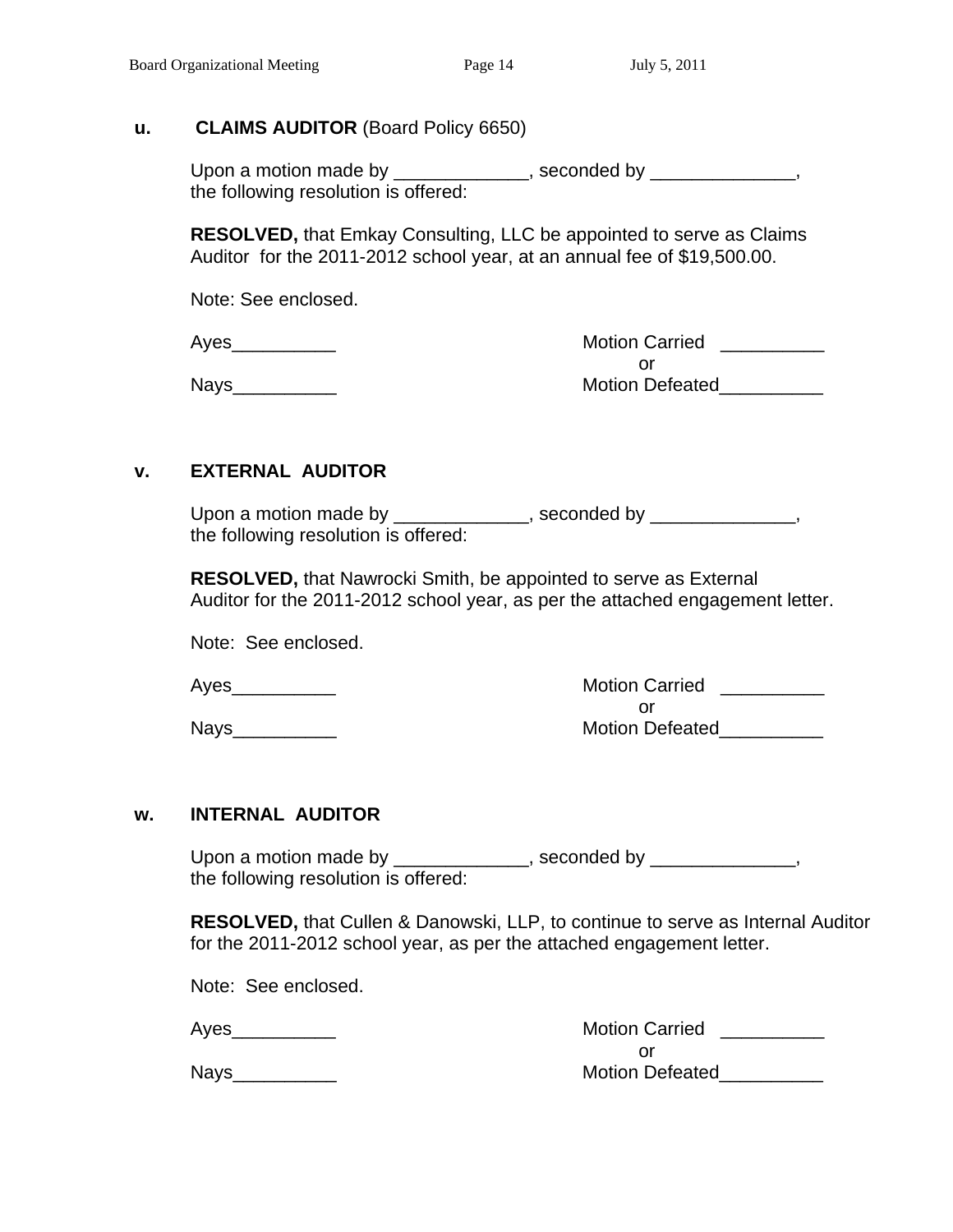#### **x. STATEMENT AUDITOR**

Upon a motion made by \_\_\_\_\_\_\_\_\_\_\_\_\_, seconded by \_\_\_\_\_\_\_\_\_\_\_\_\_, the following resolution is offered:

**RESOLVED** that the Board of Education, upon the recommendation of the Superintendent, renew the agreement with Don Angelo & Associates for preparation of Financial Statements under Government Accounting Standards Board Pronouncement No. 34 for the year ending June 30, 2012 at a cost of \$4,000.00.

Note: See enclosed

 Ayes\_\_\_\_\_\_\_\_\_\_ Motion Carried \_\_\_\_\_\_\_\_\_\_ or and the contract of the contract of the contract of the contract of the contract of the contract of the contract of the contract of the contract of the contract of the contract of the contract of the contract of the con Nays **Nation Defeated** 

### **y. TRANSCRIPTION SERVICES**

Upon a motion made by \_\_\_\_\_\_\_\_\_\_\_\_\_, seconded by \_\_\_\_\_\_\_\_\_\_\_\_\_, the following resolution is offered:

 **RESOLVED,** that the Board of Education, upon the recommendation of the Superintendent, continue the services provided by Suzanne Hand Associates for the purposes of transcribing Hearings for the District during the 2011-2012 school year as recommended by Board Counsel, Lamb and Barnosky, LLP.

 Ayes\_\_\_\_\_\_\_\_\_\_ Motion Carried \_\_\_\_\_\_\_\_\_\_ or and the contract of the contract of the contract of the contract of the contract of the contract of the contract of the contract of the contract of the contract of the contract of the contract of the contract of the con Nays\_\_\_\_\_\_\_\_\_\_ Motion Defeated\_\_\_\_\_\_\_\_\_\_

### **z. FACILITIES STIPEND**

Upon a motion made by \_\_\_\_\_\_\_\_\_\_\_\_\_, seconded by \_\_\_\_\_\_\_\_\_\_\_\_\_, the following resolution is offered:

> **RESOLVED,** that the Board of Education, upon the recommendation of the Superintendent, approve Louise Santino to continue as Facilities Scheduler for the 2011-2012 school year for a stipend of \$3,000.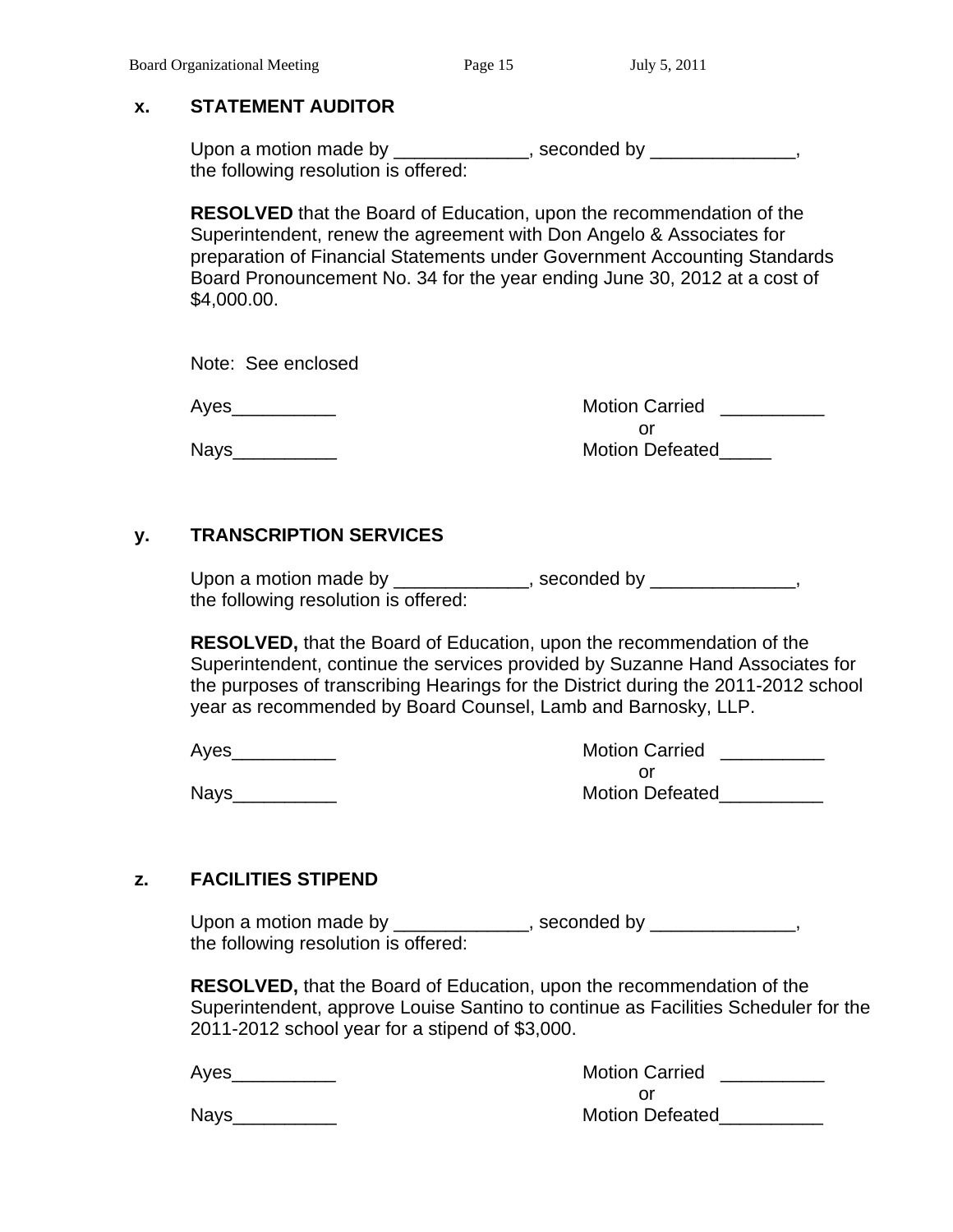#### **aa. ARCHITECTS**

Upon a motion made by \_\_\_\_\_\_\_\_\_\_\_\_, seconded by \_\_\_\_\_\_\_\_\_\_\_\_, the following resolution is offered:

 RESOLVED, that the Board of Education, upon the recommendation of the Superintendent, approve the firm of John A. Grillo Architects to continue as the District Architect in connection with capital projects on an as needed basis.

Note: See enclosed.

 Ayes\_\_\_\_\_\_\_\_\_\_ Motion Carried \_\_\_\_\_\_\_\_\_\_ or and the contract of the contract of the contract of the contract of the contract of the contract of the contract of the contract of the contract of the contract of the contract of the contract of the contract of the con Nays\_\_\_\_\_\_\_\_\_\_ Motion Defeated\_\_\_\_\_\_\_\_\_\_

### **bb. THIRD PARTY ADMINISTRATOR**

Upon a motion made by \_\_\_\_\_\_\_\_\_\_\_\_\_, seconded by \_\_\_\_\_\_\_\_\_\_\_\_\_, the following resolution is offered:

**RESOLVED,** that the Board of Education, upon the recommendation of the Superintendent, approve the OMNI GROUP request to continue as Third Party Administrator for 403(b) Retirement Plan for the 2011-2012 school year, as per the attached schedule.

Note: See enclosed.

| Ayes | <b>Motion Carried</b>  |
|------|------------------------|
|      |                        |
| Nays | <b>Motion Defeated</b> |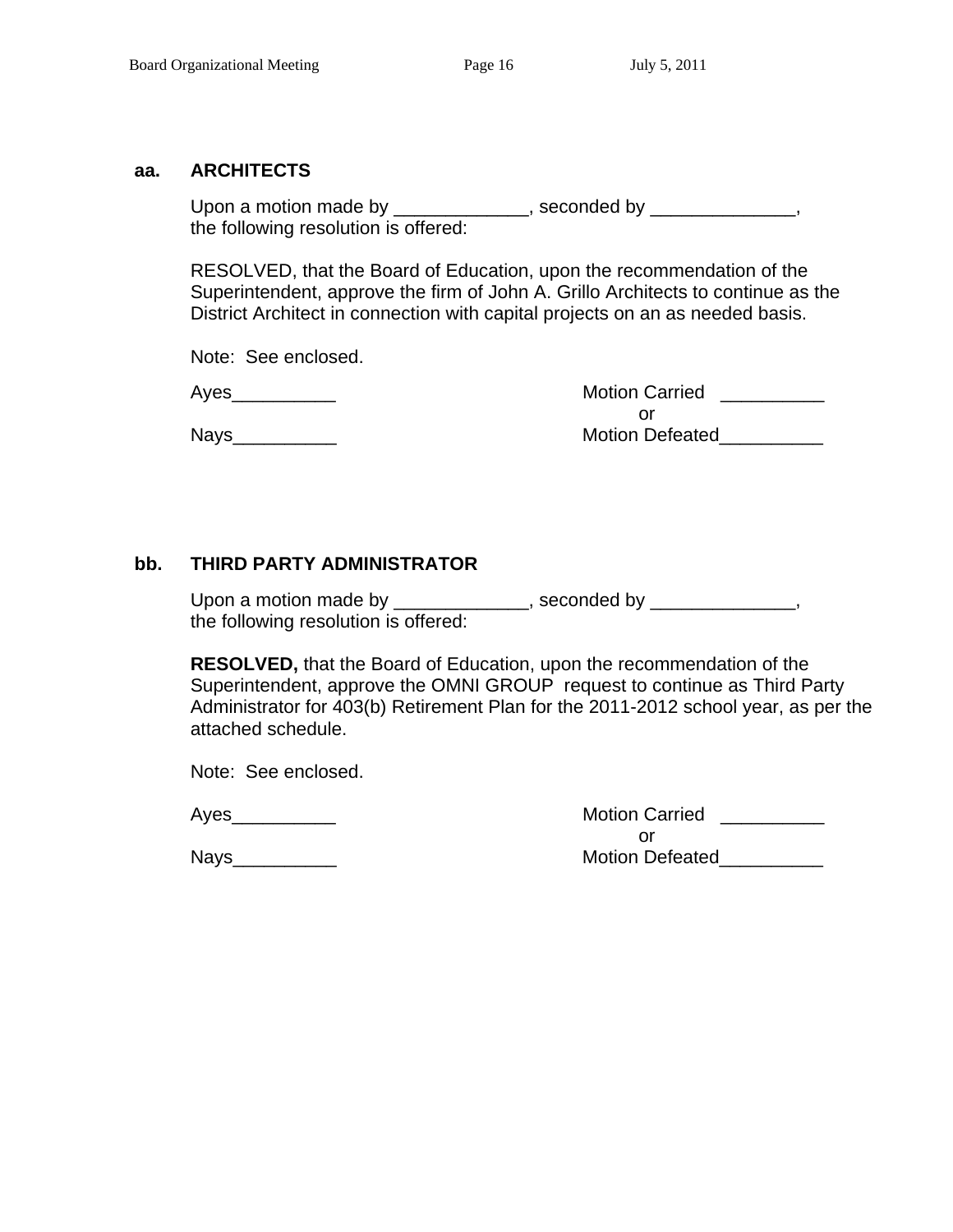#### **cc. CONTRACT SERVICES**

Upon a motion made by \_\_\_\_\_\_\_\_\_\_\_\_\_, seconded by \_\_\_\_\_\_\_\_\_\_\_\_\_, the following resolution is offered:

 **RESOLVED,** that the Board of Education, upon the recommendation of the Superintendent, authorizes the Board President to execute the follow individual Service contracts for the 2011-2012 school year, as per the attached agreements.

| <b>VENDOR</b> |                             | <b>SERVICE</b> |                                       |
|---------------|-----------------------------|----------------|---------------------------------------|
|               | AssetWorks, Inc.            |                | Maintenance of Database for Inventory |
|               | School Aid Specialists, LLC |                | <b>State Aid Consulting</b>           |
|               | MacroDigital Tech. Corp.    |                | <b>Security System Maintenance</b>    |
|               | Note: See enclosed.         |                |                                       |
|               | Ayes________                |                | <b>Motion Carried</b>                 |
| <b>Nays</b>   |                             |                | or<br><b>Motion Defeated</b>          |

### **dd. ACCOUNTING CONSULTANT**

Upon a motion made by \_\_\_\_\_\_\_\_\_\_\_\_\_, seconded by \_\_\_\_\_\_\_\_\_\_\_\_\_, the following resolution is offered:

 **RESOLVED,** that the Board of Education, upon the recommendation of the Superintendent, appoint Mr. Martin Del Gatto as Accounting Consultant for the 2011-2012 school year for a stipend of \$5,000.

Note: See enclosed.

| Ayes | <b>Motion Carried</b>  |
|------|------------------------|
|      |                        |
| Nays | <b>Motion Defeated</b> |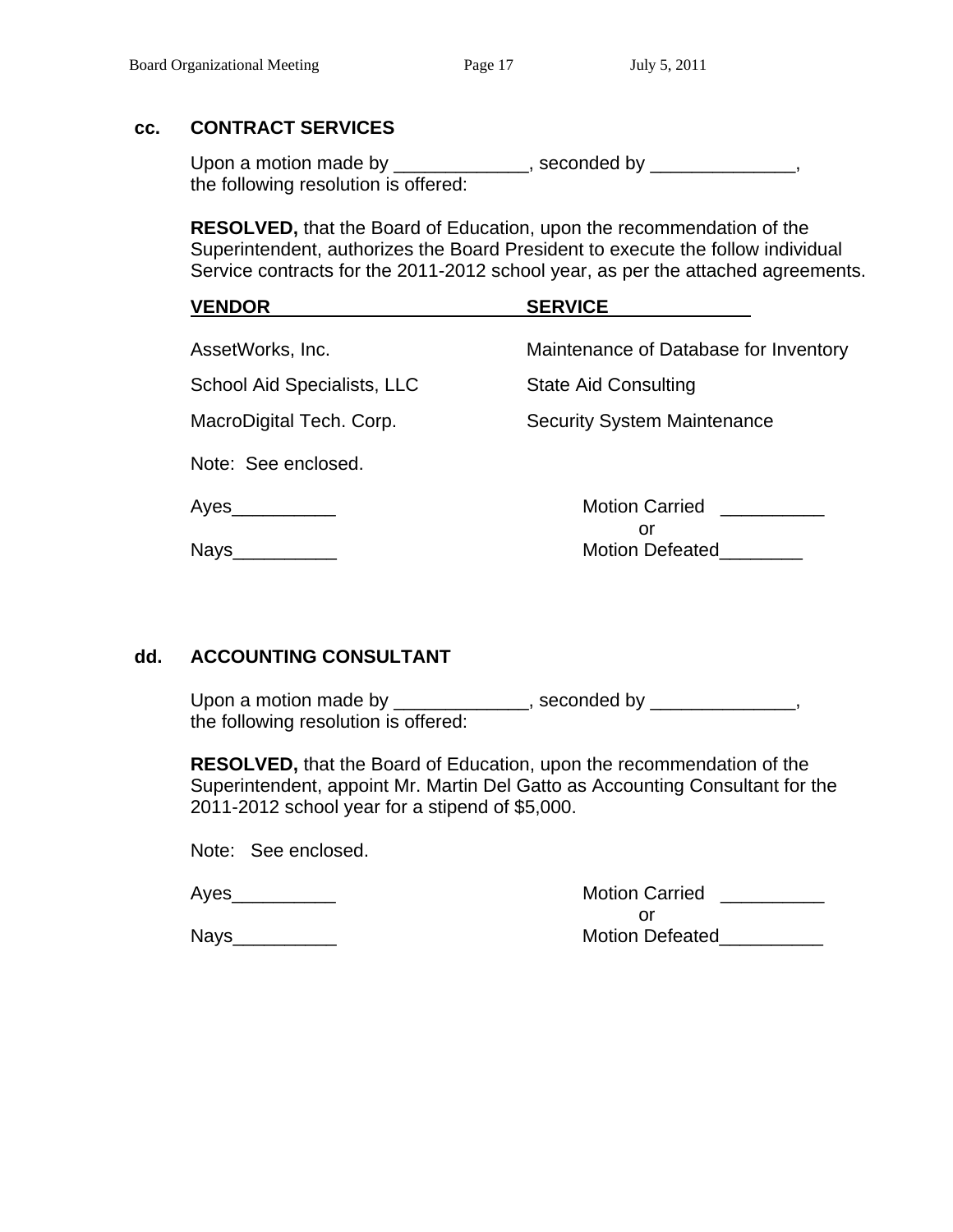#### **ee. WORKER'S COMPENSATION ADMINISTRATOR**

Upon a motion made by \_\_\_\_\_\_\_\_\_\_\_\_, seconded by \_\_\_\_\_\_\_\_\_\_\_\_\_ the following resolution is offered:

 **RESOLVED,** that the Board of Education, upon the recommendation of the Superintendent, approve PMA Management Corp. to serve as the district's Worker's Compensation Administrator from July 1, 2011 to June 30, 2012, as per the attached agreement.

Note: See enclosed.

 Ayes\_\_\_\_\_\_\_\_\_\_ Motion Carried \_\_\_\_\_\_\_\_\_\_ or and the contract of the contract of the contract of the contract of the contract of the contract of the contract of the contract of the contract of the contract of the contract of the contract of the contract of the con Nays extending the set of the Motion Defeated

### **ff. EDUCATIONAL DATA SERVICES, INC.**

| Upon a motion made by                | , seconded by |
|--------------------------------------|---------------|
| the following resolution is offered: |               |

 **RESOLVED,** that the Board of Education, upon the recommendation of the Superintendent, authorizes the Board President to enter into an agreement with Educational Data Services, Inc. for NY Cooperative Bidding for the 2011-2012 school year, as per the attached contract.

Note: See enclosed.

 Ayes\_\_\_\_\_\_\_\_\_\_ Motion Carried \_\_\_\_\_\_\_\_\_\_ or and the contract of the contract of the contract of the contract of the contract of the contract of the contract of the contract of the contract of the contract of the contract of the contract of the contract of the con Nays\_\_\_\_\_\_\_\_\_\_ Motion Defeated\_\_\_\_\_\_\_\_\_\_

### **gg. INVESTIGATIVE PROFESSIONALS INC.**

Upon a motion made by \_\_\_\_\_\_\_\_\_\_\_\_\_, seconded by \_\_\_\_\_\_\_\_\_\_\_\_\_ the following resolution is offered:

 **RESOLVED,** that the Board of Education, upon the recommendation of the Superintendent, approve Investigative Professions, Inc. to provide security services to the district from July 1, 2011 to June 30, 2012, as per the attached agreement.

Note: See enclosed.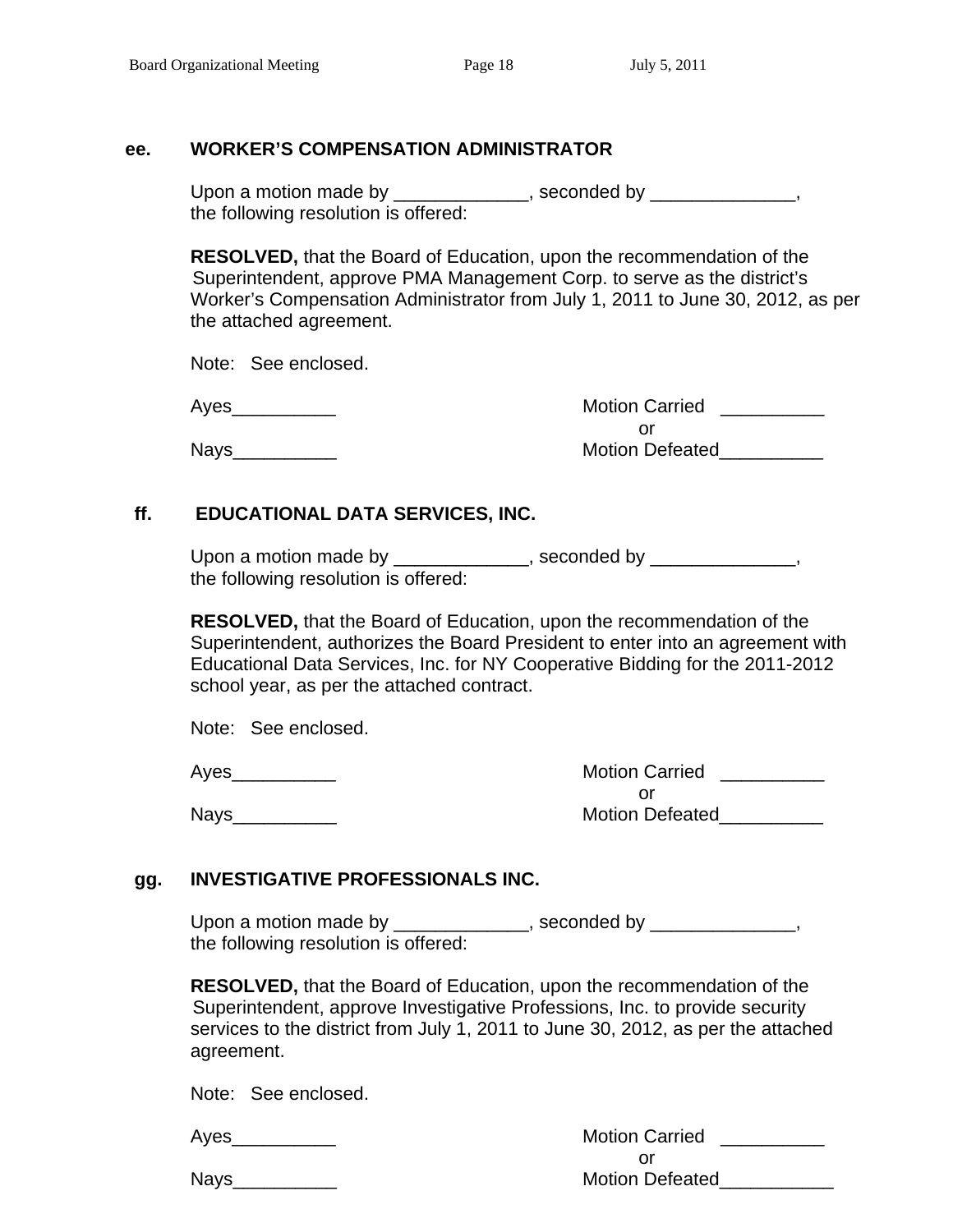#### **hh. FOOD CONSULTANT SERVICES**

Upon a motion made by \_\_\_\_\_\_\_\_\_\_\_\_, seconded by \_\_\_\_\_\_\_\_\_\_\_\_, the following resolution is offered:

 **RESOLVED,** that the Board of Education, upon the recommendation of the Superintendent, authorizes the Board President to enter into a contract with Susan Merims, Food Service Consultant, to provide technical and other assistance for the 2011-2012 school year as per the attached agreement.

Note: See enclosed.

| Navs |
|------|
|      |

| Ayes | <b>Motion Carried</b>  |
|------|------------------------|
|      |                        |
| Nays | <b>Motion Defeated</b> |

#### **ii. WHITSONS SCHOOL NUTRITION CORP. EXTENSION**

Upon a motion made by \_\_\_\_\_\_\_\_\_\_\_\_\_, seconded by \_\_\_\_\_\_\_\_\_\_\_\_\_, the following resolution is offered:

**RESOLVED** that the Board of Education, upon the recommendation of the Superintendent, authorizes the Board President to enter into a one-year extension with Whitsons School Nutrition Corp for the School Breakfast and Lunch program for the 2011-2012 school year with increase as per bid.

Note: See enclosed.

 Ayes\_\_\_\_\_\_\_\_\_\_ Motion Carried \_\_\_\_\_\_\_\_\_\_ or and the contract of the contract of the contract of the contract of the contract of the contract of the contract of the contract of the contract of the contract of the contract of the contract of the contract of the con Nays\_\_\_\_\_\_\_\_\_\_ Motion Defeated\_\_\_\_\_\_\_\_

### **jj. SCHOOL LUNCH PRICE INCREASE**

Upon a motion made by \_\_\_\_\_\_\_\_\_\_\_\_, seconded by \_\_\_\_\_\_\_\_\_\_\_\_, the following resolution is offered:

**RESOLVED** that the Board of Education, upon the recommendation of the Superintendent, increase the price for Elementary School Lunch, by \$.05 from \$1.70 to \$1.75 for the 2011-12 school year.

Note: See enclosed.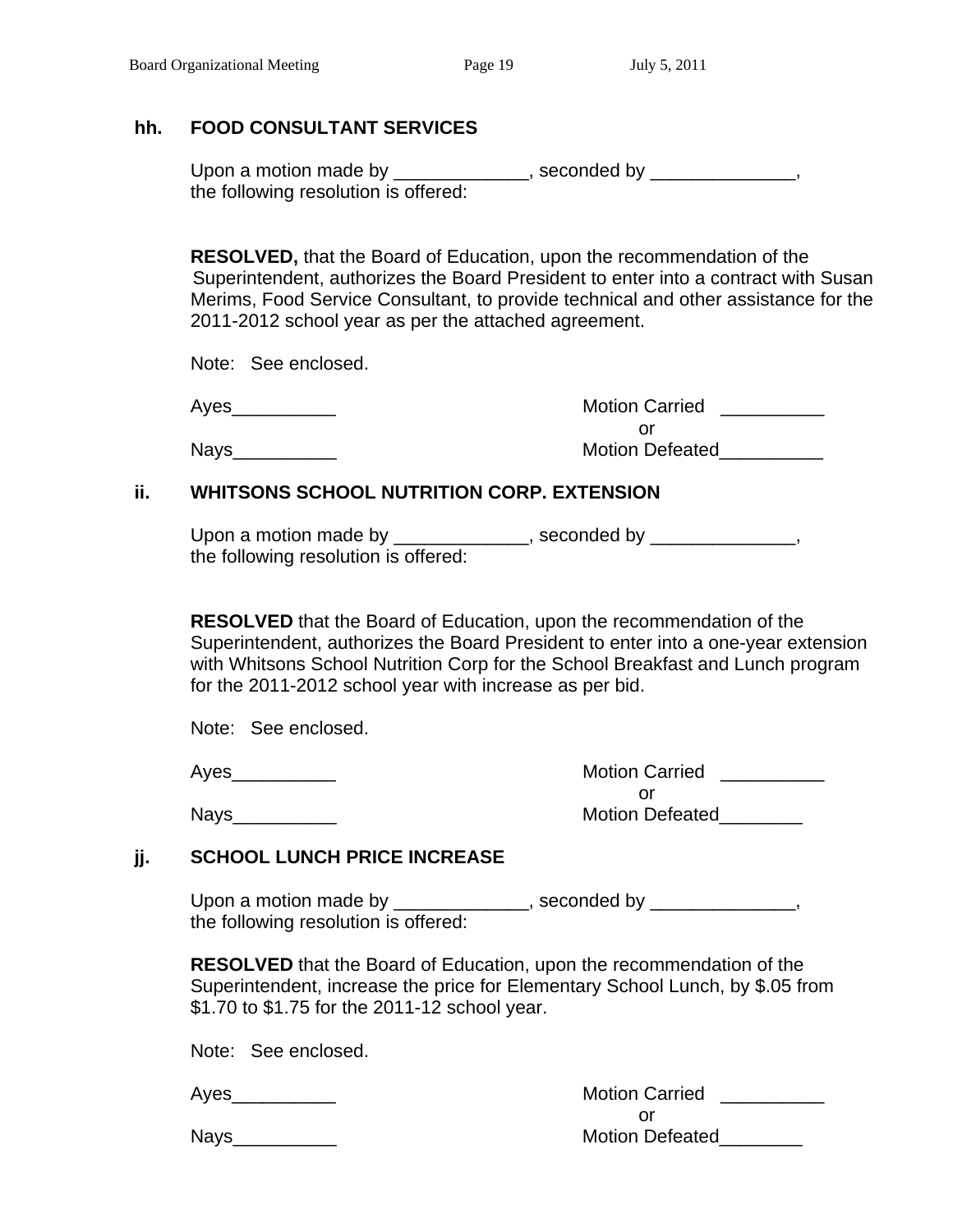#### **VIII. AUTHORIZATION**

**a. AUTHORIZATION FOR CHIEF SCHOOL OFFICER TO CERTIFY PAYROLLS** (Ed. Law 1720, 2523; Comm's. Reg. 170.2)

Upon a motion made by \_\_\_\_\_\_\_\_\_\_\_\_\_, seconded by \_\_\_\_\_\_\_\_\_\_\_\_\_, the following resolution is offered:

**RESOLVED,** that Richard Nathan, Chief School Officer, be hereby authorized to certify payrolls of the district for the 2011-2012 school year.

 Ayes\_\_\_\_\_\_\_\_\_\_ Motion Carried \_\_\_\_\_\_\_\_\_\_ or and the contract of the contract of the contract of the contract of the contract of the contract of the contract of the contract of the contract of the contract of the contract of the contract of the contract of the con Nays extending the contract of the Motion Defeated

#### **b. AUTHORIZATION TO ACT AS SCHOOL PURCHASING AGENT** (Comm's. Reg. 170.2)

Upon a motion made by \_\_\_\_\_\_\_\_\_\_\_\_\_, seconded by \_\_\_\_\_\_\_\_\_\_\_\_\_, the following resolution is offered:

**RESOLVED,** that Patrice Stango be authorized to act as the School Purchasing Agent for the 2011-2012 school year at an annual stipend of \$4,500.00 per year. (The stipend for 2006-2011 was \$4,500.00.) and Michael Stam to act as Deputy Purchasing Agent for the 2011-2012 school year.

 Ayes\_\_\_\_\_\_\_\_\_\_ Motion Carried \_\_\_\_\_\_\_\_\_\_ or and the contract of the contract of the contract of the contract of the contract of the contract of the contract of the contract of the contract of the contract of the contract of the contract of the contract of the con Nays\_\_\_\_\_\_\_\_\_\_ Motion Defeated\_\_\_\_\_\_\_\_\_\_

#### **c. AUTHORIZATION TO APPROVE CONFERENCES, WORKSHOPS, ETC. REQUESTS** (General Municipal Law 77.b)

Upon a motion made by \_\_\_\_\_\_\_\_\_\_\_\_\_, seconded by \_\_\_\_\_\_\_\_\_\_\_\_\_, the following resolution is offered:

**RESOLVED,** that Richard Nathan, Superintendent of Schools or his designee, be authorized to approve all conferences, workshops, etc. requests for school district staff members for the 2011-2012 school year.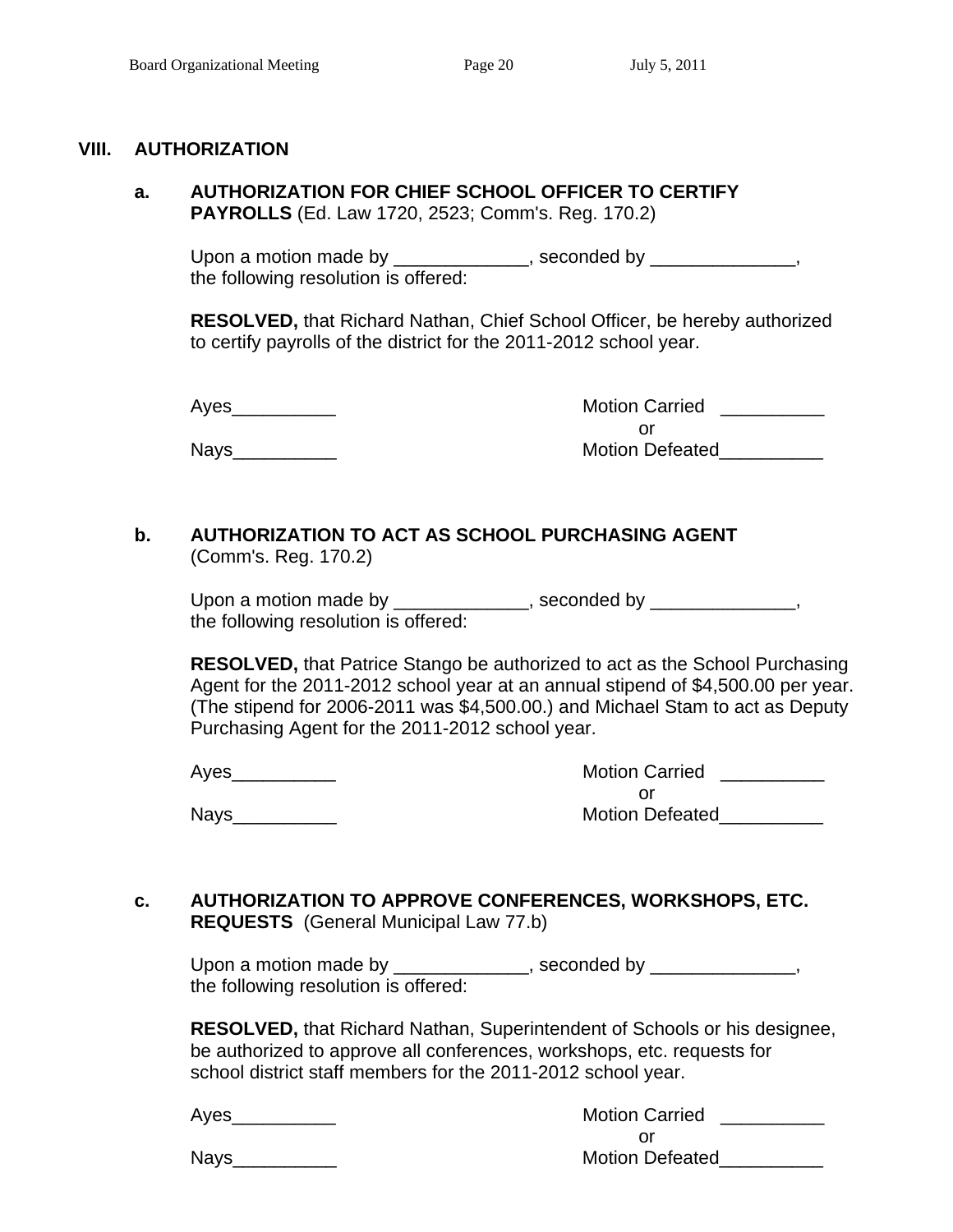#### **d. AUTHORIZATION TO ESTABLISH PETTY CASH FUNDS**

(Ed. Law 1709-29; Comm's. Reg. 170.4)

Upon a motion made by \_\_\_\_\_\_\_\_\_\_\_\_\_, seconded by \_\_\_\_\_\_\_\_\_\_\_\_\_, the following resolution is offered:

 **RESOLVED,** that the Administration be authorized to establish petty cash funds for the 2011-2012 school year as follows:

| Superintendent                        | \$100.00               |
|---------------------------------------|------------------------|
| Senior High School Principal          | 100.00                 |
| Middle School Principal               | 100.00                 |
| <b>Albany Avenue Principal</b>        | 75.00                  |
| <b>Alleghany Avenue Principal</b>     | 75.00                  |
| Daniel Street Principal               | 75.00                  |
| <b>Harding Avenue Principal</b>       | 75.00                  |
| Wm. Rall Principal                    | 75.00                  |
| <b>West Gates Principal</b>           | 75.00                  |
| <b>Plant Facilities Administrator</b> | 75.00                  |
| Ayes                                  | <b>Motion Carried</b>  |
|                                       | or                     |
| <b>Nays</b>                           | <b>Motion Defeated</b> |

# **e. DESIGNATION OF AUTHORIZED SIGNATURES ON CHECKS**

(Ed. Law 1709-29; Comm's. Reg. 170.4)

Upon a motion made by \_\_\_\_\_\_\_\_\_\_\_\_, seconded by \_\_\_\_\_\_\_\_\_\_\_\_, the following resolution is offered:

**RESOLVED,** that Ms. Rosalia Seiter, Treasurer, be authorized to sign bank checks for the 2011-2012 school year, and that Mrs. Jacqueline A. Scrio, Assistant Superintendent for Business and Mr. Richard Nathan, Superintendent of Schools, be authorized to sign checks for the 2011-2012 school year in the absence of Ms. Seiter.

| Ayes | <b>Motion Carried</b>  |
|------|------------------------|
|      |                        |
| Navs | <b>Motion Defeated</b> |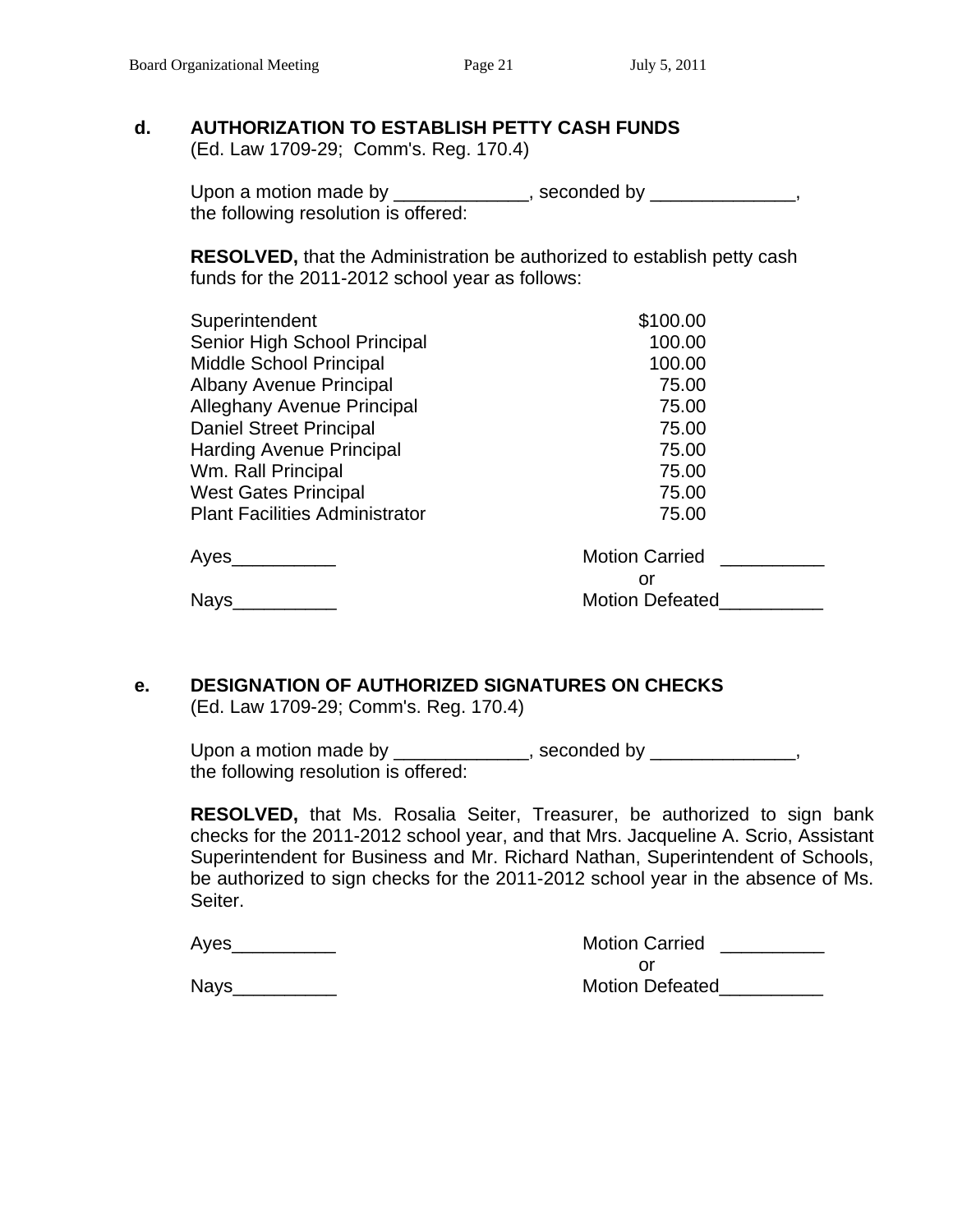#### **f. AUTHORIZE CHIEF SCHOOL OFFICER TO APPROVE BUDGET TRANSFERS** (Ed. Law 1720, 2523)

Upon a motion made by \_\_\_\_\_\_\_\_\_\_\_\_\_, seconded by \_\_\_\_\_\_\_\_\_\_\_\_\_\_, the following resolution is offered:

> **RESOLVED,** that the Chief School Officer, Richard Nathan, be authorized to approve budget transfers up to a maximum of \$5,000 during the 2011-2012 school year. A written notice of such transfers will be sent to the Board of Education.

 Ayes\_\_\_\_\_\_\_\_\_\_ Motion Carried \_\_\_\_\_\_\_\_\_\_ or and the contract of the contract of the contract of the contract of the contract of the contract of the contract of the contract of the contract of the contract of the contract of the contract of the contract of the con Nays\_\_\_\_\_\_\_\_\_\_ Motion Defeated\_\_\_\_\_\_\_\_\_\_

# **g. AUTHORIZATION FOR TAX RECEIVER TO INVEST SCHOOL TAX COLLECTIONS** (Ed. Law 1723 (a))

Upon a motion made by \_\_\_\_\_\_\_\_\_\_\_\_\_, seconded by \_\_\_\_\_\_\_\_\_\_\_\_\_, the following resolution is offered:

 **WHEREAS,** the Comptroller of the State of New York has issued an opinion that provides for school district tax monies paid to a tax receiver to be placed within interest bearing accounts until such monies are paid over to the treasurer or other fiscal officer of the school district, and

**WHEREAS,** the Suffolk County Tax Act, General Municipal Law S11 and Education Law S1604a and S1723a currently permit school district tax monies to be deposited into interest bearing accounts when authorized by the local Board of Education, and

 **WHEREAS,** there is a delay in the payment of such funds from the time of their collection until payment over to the local school districts, and

 **WHEREAS,** the interest on funds collected for school district taxes shall accrue to the local school district,

 **BE IT HEREBY RESOLVED** that the Babylon Town Tax receiver and the Babylon Town Supervisor be authorized to place the Lindenhurst School District tax monies into interest bearing accounts until such funds are payable to the local school district with the accrued interest on school tax funds thereon being paid to the Lindenhurst School District.

| Ayes        | <b>Motion Carried</b>  |
|-------------|------------------------|
|             |                        |
| <b>Nays</b> | <b>Motion Defeated</b> |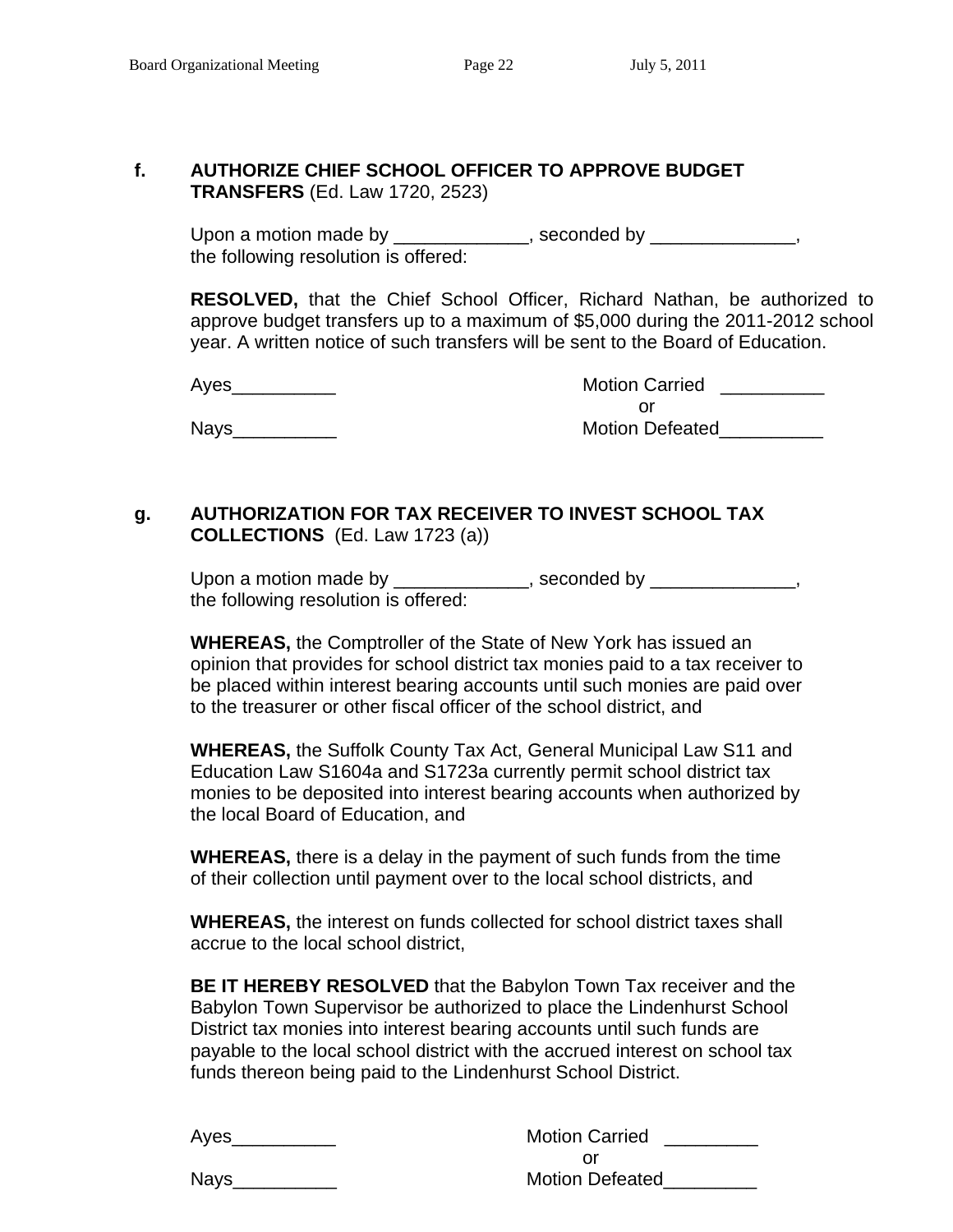#### **h. AUTHORIZATION TO INVEST DISTRICT FUNDS** (Ed. Law 1723 (a))

Upon a motion made by \_\_\_\_\_\_\_\_\_\_\_\_\_, seconded by \_\_\_\_\_\_\_\_\_\_\_\_\_, the following resolution is offered:

**RESOLVED,** that the Assistant Superintendent for Business be authorized to invest district funds for the 2011-2012 school year in accordance with the applicable state laws - Ed. Law 1723 (a).

| Ayes | <b>Motion Carried</b>  |
|------|------------------------|
|      |                        |
| Navs | <b>Motion Defeated</b> |

#### **i. AUTHORIZATION FOR VICE-PRESIDENT TO EXERCISE DUTIES OF PRESIDENT IN THE EVENT OF ABSENCE OR DISABILITY**

Upon a motion made by \_\_\_\_\_\_\_\_\_\_\_\_\_, seconded by \_\_\_\_\_\_\_\_\_\_\_\_\_, the following resolution is offered:

 **RESOLVED,** that the Vice-President is authorized to exercise the duties of the President in the event of absence or disability of the President of the Board of Education.

Ayes extending the matrix of the Motion Carried Ayes and the Motion Carried and the Motion Carried and the Motion Carried and the Motion Carried and the Motion Carried and the Motion Carried and the Motion Carried and the

or and the contract of the contract of the contract of the contract of the contract of the contract of the contract of the contract of the contract of the contract of the contract of the contract of the contract of the con Nays\_\_\_\_\_\_\_\_\_\_ Motion Defeated\_\_\_\_\_\_\_\_\_\_

#### **IX. OTHER ITEMS**

#### **a. READOPTION OF BOARD POLICIES AND CODE OF ETHICS** (Ed. Law 1709, 2503)

Upon a motion made by \_\_\_\_\_\_\_\_\_\_\_\_, seconded by \_\_\_\_\_\_\_\_\_\_\_\_, the following resolution is offered:

 **RESOLVED,** that the Board of Education readopt all of the policies in the District Policy Manual, including the Code of Ethics, for the 2011-2012 school year.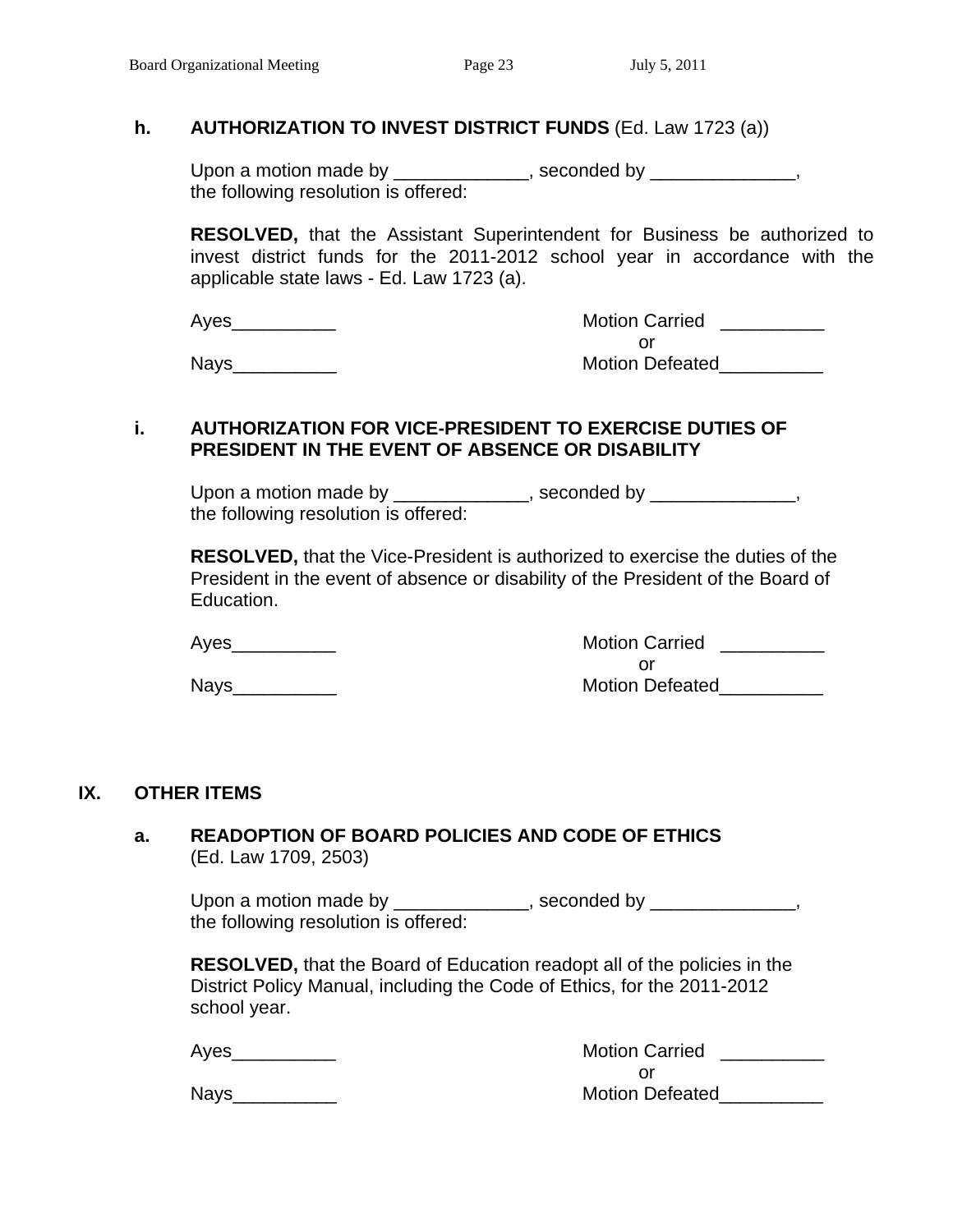#### **b. ESTABLISH MILEAGE REIMBURSEMENT RATE**  (Ed. Law 2118)

Upon a motion made by \_\_\_\_\_\_\_\_\_\_\_\_\_, seconded by \_\_\_\_\_\_\_\_\_\_\_\_\_, the following resolution is offered:

 **RESOLVED,** that the Board of Education establish the mileage rate for reimbursement to school district employees for mileage used while conducting school business, at the IRS rate for the 2011-2012 school year.

Ayes extending the state of the Motion Carried Ayes and the Motion Carried Ayes and the Motion Carried Ayes and the Motion Carried Ayes and the Motion Carried Ayes and the Motion Carried Ayes and the Motion Carried Ayes an or and the contract of the contract of the contract of the contract of the contract of the contract of the contract of the contract of the contract of the contract of the contract of the contract of the contract of the con Nays\_\_\_\_\_\_\_\_\_\_ Motion Defeated\_\_\_\_\_\_\_\_\_\_

#### **c. PER DIEM MEAL ALLOWANCES**

Upon a motion made by \_\_\_\_\_\_\_\_\_\_\_\_, seconded by \_\_\_\_\_\_\_\_\_\_\_\_, the following resolution is offered:

 **RESOLVED,** that the Board of Education establish the per diem meal allowance for the Lindenhurst School District in accordance with Chapter 31 of the Laws of 1991 as follows:

Maximum Cost of \$62.50 per day, or reimbursement of actual costs if less.

Allowance for each meal shall be in accordance with the following schedule:

| Dinner: \$35.00 | Lunch: \$17.50 | Breakfast: \$10.00           |
|-----------------|----------------|------------------------------|
| Ayes            |                | <b>Motion Carried</b>        |
| <b>Nays</b>     |                | or<br><b>Motion Defeated</b> |

#### **d. OPTION TO HAVE A REGULAR BUSINESS MEETING AFTER THE ANNUAL ORGANIZATIONAL MEETING**

Upon a motion made by \_\_\_\_\_\_\_\_\_\_\_\_\_, seconded by \_\_\_\_\_\_\_\_\_\_\_\_\_, the following resolution is offered:

 **RESOLVED,** that the Board of Education may conduct a regular business meeting at the conclusion of the annual organizational meeting.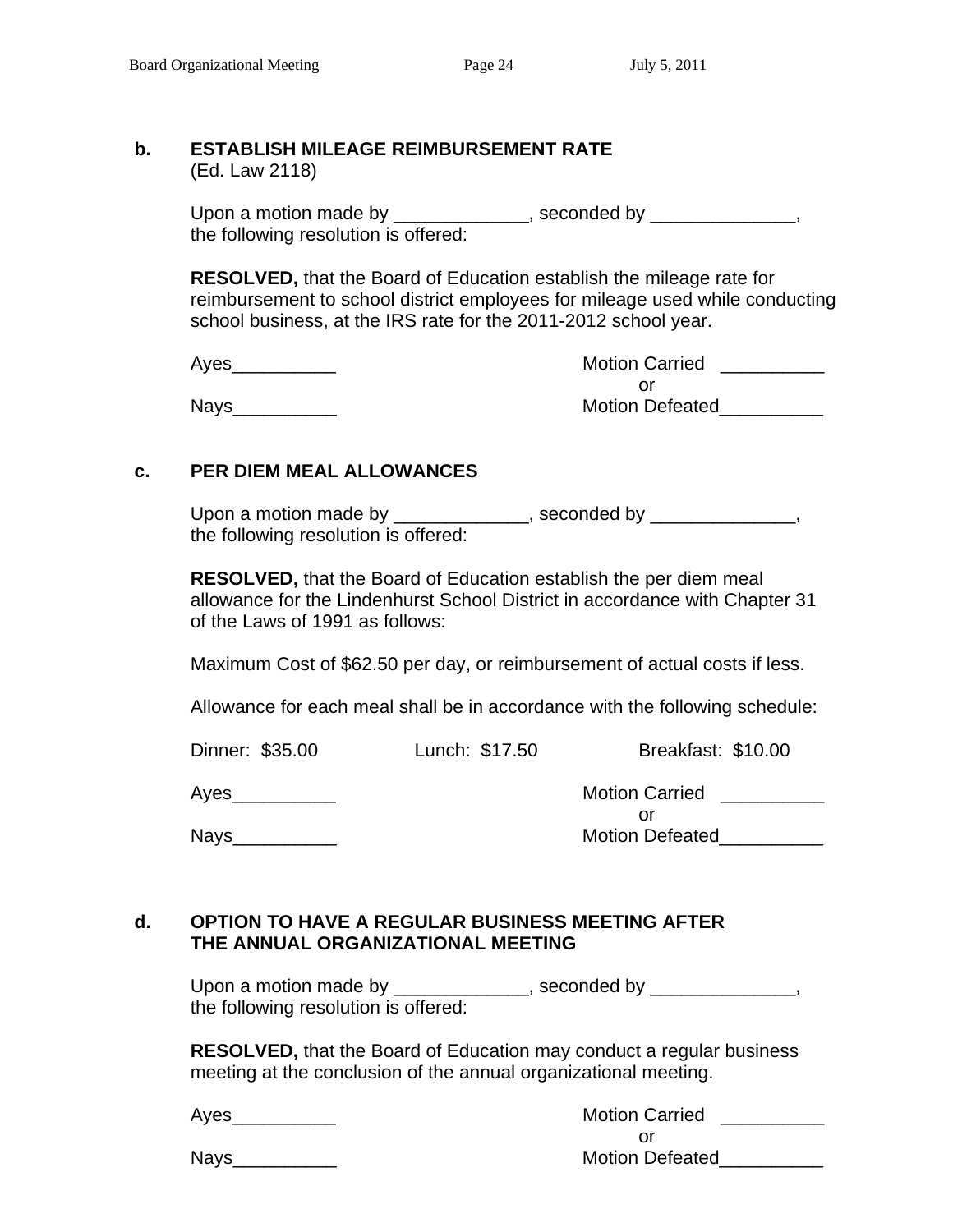#### **e. APPOINTMENT OF VOTING DELEGATE AND ALTERNATE TO NYSSBA ANNUAL MEETING, October 27-30, 2011 in Buffalo.**

Upon a motion made by \_\_\_\_\_\_\_\_\_\_\_\_, seconded by \_\_\_\_\_\_\_\_\_\_\_\_, the following resolution is offered:

**RESOLVED,** that the Board of Education appoint a Voting Delegate and Alternate to represent them at the New York State School Boards Association's annual meeting in Buffalo, New York. October 27-30, 2011.

 Ayes\_\_\_\_\_\_\_\_\_\_ Motion Carried \_\_\_\_\_\_\_\_\_\_ or and the contract of the contract of the contract of the contract of the contract of the contract of the contract of the contract of the contract of the contract of the contract of the contract of the contract of the con Nays extending the set of the Motion Defeated

### **f. ADOPTION OF APPROVED RELIGIOUS HOLIDAYS FOR 2011-2012 SCHOOL YEAR**

Upon a motion made by \_\_\_\_\_\_\_\_\_\_\_\_\_, seconded by \_\_\_\_\_\_\_\_\_\_\_\_\_, the following resolution is offered:

 **RESOLVED,** that the Board of Education adopt the days of religious observance recognized by the Commissioner of Education for the 2011-2012 school year as listed in schedule D. No. 8 of this agenda, and to empower the administration to utilize the attendance correction technique on such of the days as may actually benefit the district.

Note: See enclosed Schedule D, No. 8 (2011-12).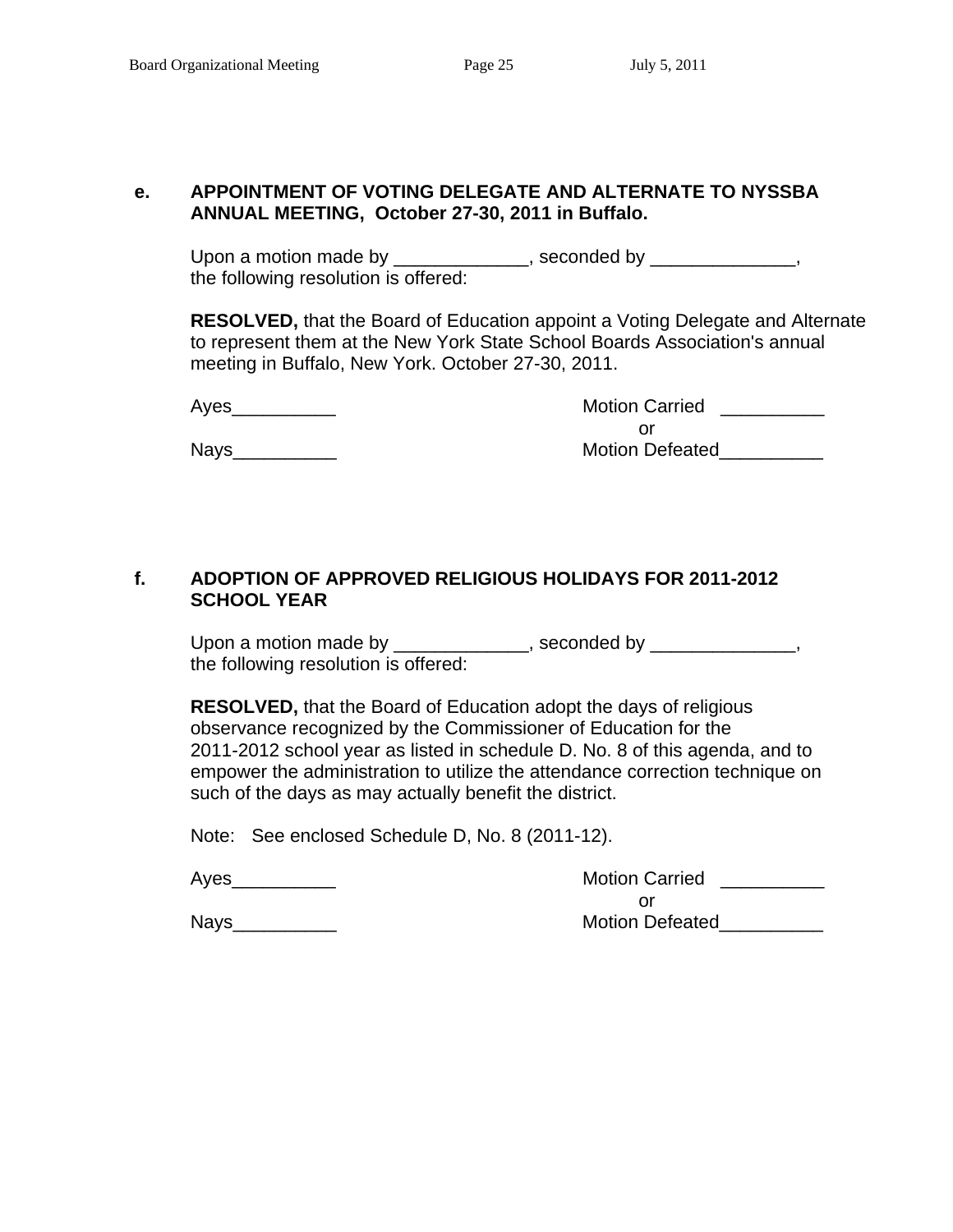#### **g. CREDIT CARDS**

Upon a motion made by \_\_\_\_\_\_\_\_\_\_\_\_, seconded by \_\_\_\_\_\_\_\_\_\_\_\_\_, the following resolution is offered:

 **Whereas** the Lindenhurst Board of Education desires to obtain financial accommodations from Chase Bank USA. N.A. pursuant to the use of a number of business card account numbers, the related accounts and cards bearing such account numbers (collectively, the "Cards"); and

 **Whereas**, the District intends to authorize its employees and agents to use such Cards for and in connection with District business on behalf of the District; and

 **Whereas,** the Bank will not issue such Cards, unless the District agrees to obligate itself for the prompt payment of credit extended pursuant to the use of such Cards, including credit extended pursuant to the use of a Card for either purchases or cash advance transactions, whether such use or indebtedness was authorized or unauthorized by the District.

 **NOW, THEREFORE**, be it resolved that the District shall apply to the Bank for the issuance of Cards in the names of such employees and agents of the District as may be designated to the Bank;

 **BE IT FURTHER RESOLVED** that the Treasurer of the District, and the Assistant Superintendent for Business are hereby authorized, directed and empowered, in the name of the District, to execute a Business Card Agreement in the form approved by such individual and take such actions as are contemplated thereby;

 **BE IT FURTHER RESOLVED** that the Bank is authorized to act upon these resolutions until written notice of their revocation is delivered to the Bank.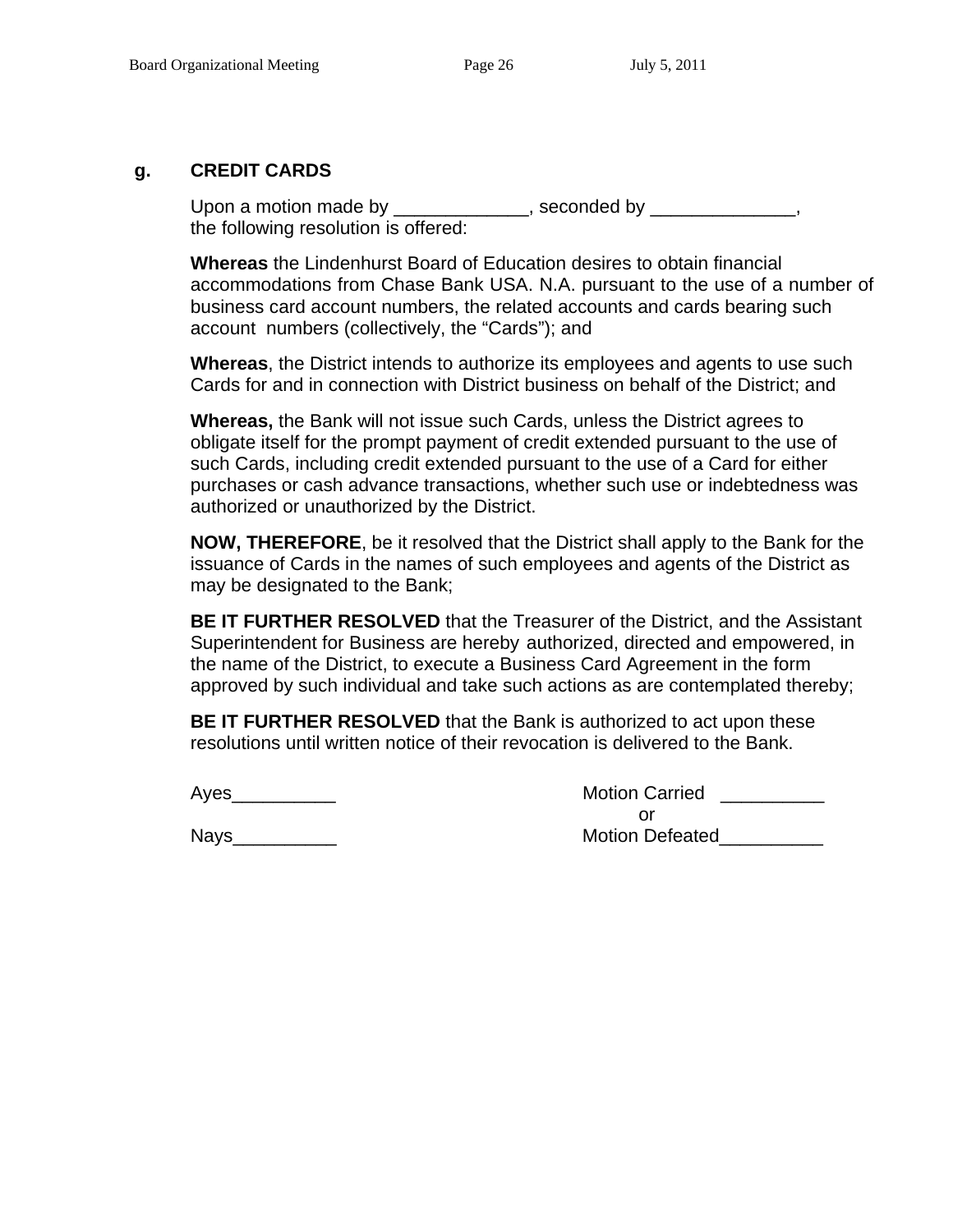#### **h. CREDIT CARD DISTRIBUTION**

Upon a motion made by \_\_\_\_\_\_\_\_\_\_\_\_, seconded by \_\_\_\_\_\_\_\_\_\_\_\_, the following resolution is offered:

**Whereas,** the District has recognized in Board of Education Policy No. 7111 that specific District employees will be issued a District credit card to assist with their job responsibilities.

#### **NOW, THEREFORE,** it is

**RESOLVED**, that the job titles that are issued a District credit card will be determined by the Superintendent and reported to the Board of Education. Credit cards currently assigned are as follows:

|      | <b>Richard Nathan</b>                             | <b>Chase Credit Card</b>                                                        |
|------|---------------------------------------------------|---------------------------------------------------------------------------------|
|      | Buildings & Grounds (27)                          | <b>Fleet One Credit Card</b><br>(one for each district vehicle as per attached) |
|      | Jacqueline Scrio & Rose Seiter Costco Credit Card |                                                                                 |
|      | Note: See enclosed.                               |                                                                                 |
| Ayes |                                                   | <b>Motion Carried</b><br>or                                                     |
| Nays |                                                   | <b>Motion Defeated</b>                                                          |

#### **i. FEE SCHEDULE**

Upon a motion made by \_\_\_\_\_\_\_\_\_\_\_\_\_, seconded by \_\_\_\_\_\_\_\_\_\_\_\_\_, the following resolution is offered:

**RESOLVED,** that the Board of Education, upon the recommendation of the Superintendent, adopt a fee schedule for use of district facilities for the 2011-2012 School year, as per attached.

Note: See enclosed.

| Aves | <b>Motion Carried</b>  |
|------|------------------------|
|      |                        |
| Nays | <b>Motion Defeated</b> |

| aavs:<br>-- |
|-------------|
|-------------|